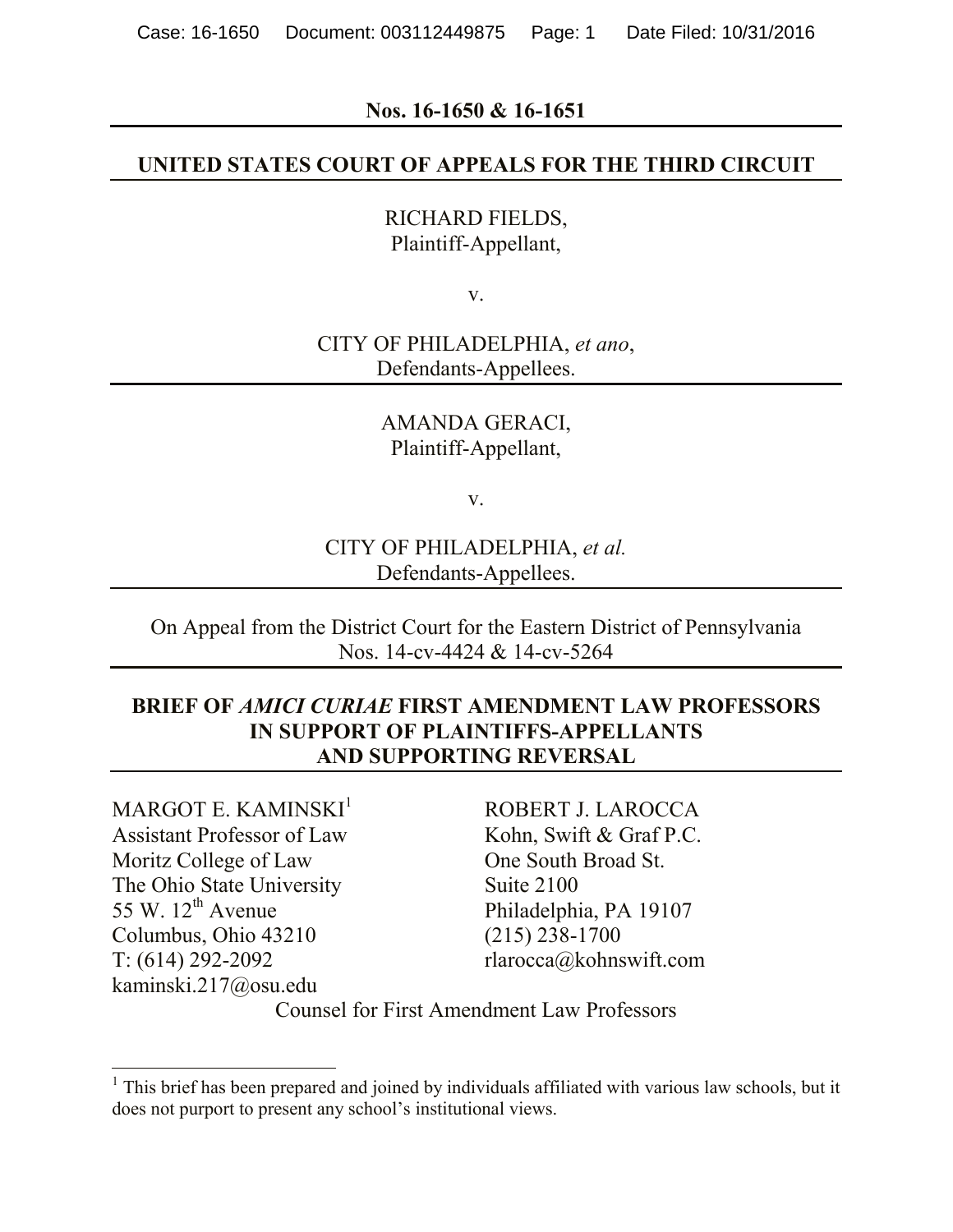# **TABLE OF CONTENTS**

| The First Amendment Protects the Corollary and Penumbral |
|----------------------------------------------------------|
|                                                          |
| First Amendment Theory and the Right to Record17         |
|                                                          |
|                                                          |
|                                                          |
|                                                          |
|                                                          |
|                                                          |
|                                                          |
|                                                          |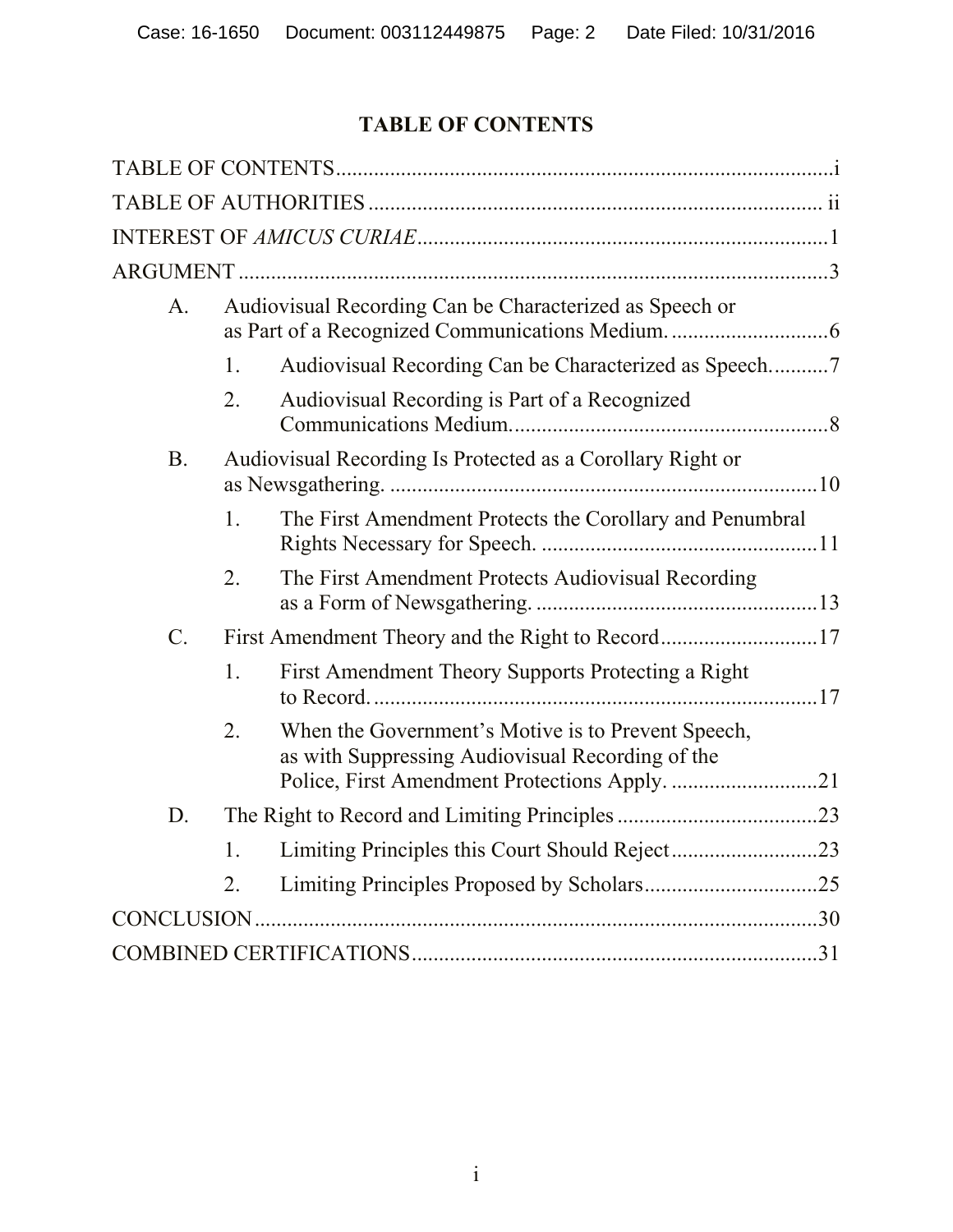# **TABLE OF AUTHORITIES**

# **Page(s)**

## **Federal Cases**

| Abrams v. United States,                       |     |
|------------------------------------------------|-----|
| $ACLU$ v. Alvarez,                             |     |
| Anderson v. City of Hermosa Beach,             |     |
| Ashcroft v. Free Speech Coal.,                 |     |
| Boy Scouts of Am. v. Dale,                     |     |
| Branzburg v. Hayes,                            |     |
| Burstyn v. Wilson,                             |     |
| City of Cincinnati v. Discovery Network, Inc., |     |
| City of Ladue v. Gilleo,                       |     |
| Gericke v. Begin,                              | .26 |
| Globe Newspaper Co. v. Superior Court,         |     |
| Griswold v. Connecticut,                       |     |
| Hague v. CIO,                                  |     |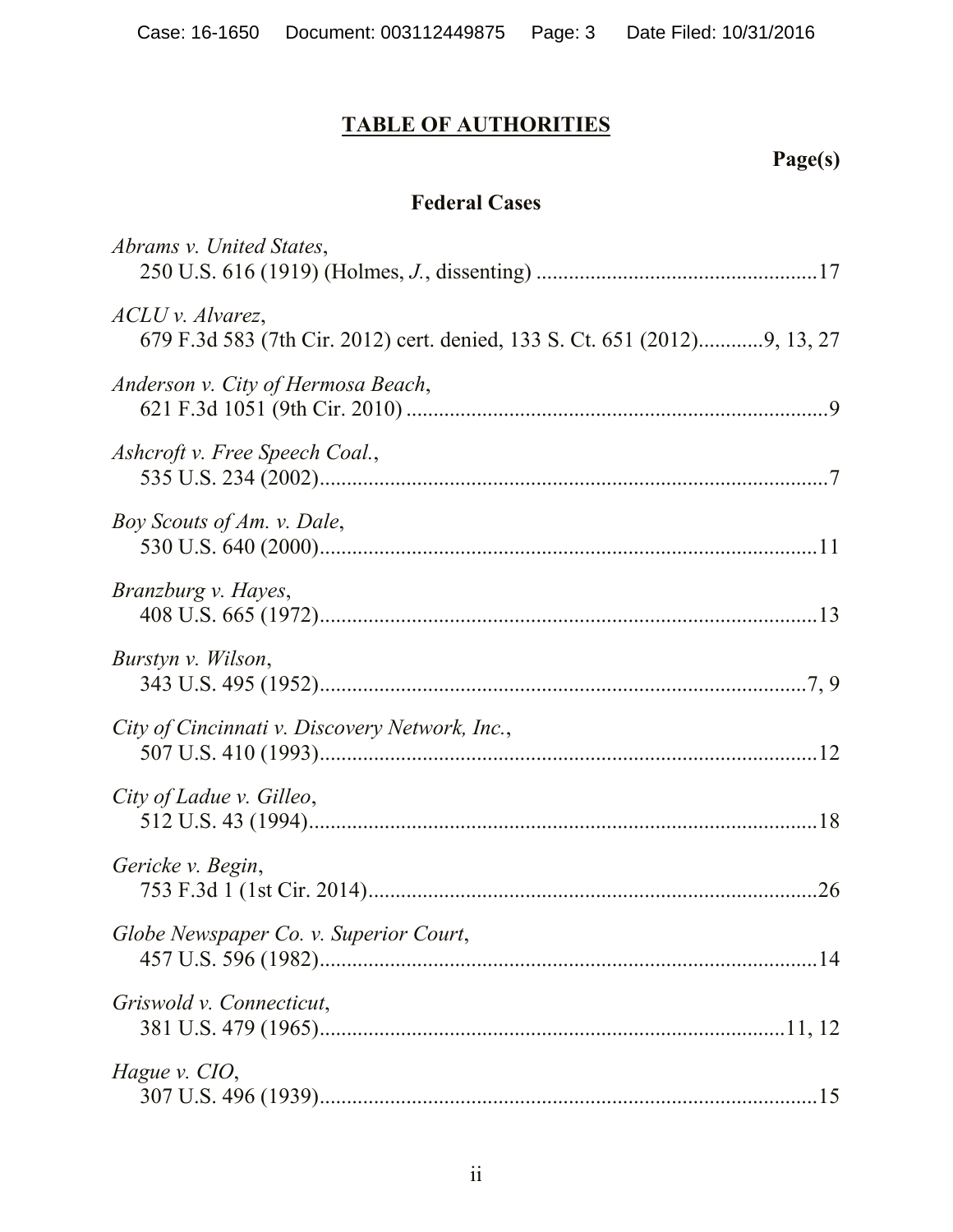| Heffernan v. City of Paterson,                                        |  |
|-----------------------------------------------------------------------|--|
| Houston v. Hill,                                                      |  |
| Hurley v. Irish-American Gay, Lesbian, & Bisexual Grp. of Bos., Inc., |  |
| Kaplan v. California,                                                 |  |
| Lakewood v. Plain Dealer Publishing Co.,                              |  |
| Lovel v. City of Griffin,                                             |  |
| Luis v. United States,                                                |  |
| Martin v. City of Struthers,                                          |  |
| Minneapolis Star & Tribune Co. v. Minn. Comm'r of Revenue,            |  |
| NAACP v. Alabama ex rel. Patterson,                                   |  |
| Press-Enterprise Co. v. Superior Court,                               |  |
| Press-Enterprise Co. v. Superior Court,                               |  |
| Reno v. American Civil Liberties Union,                               |  |
| Roberts v. U.S. Jaycees,                                              |  |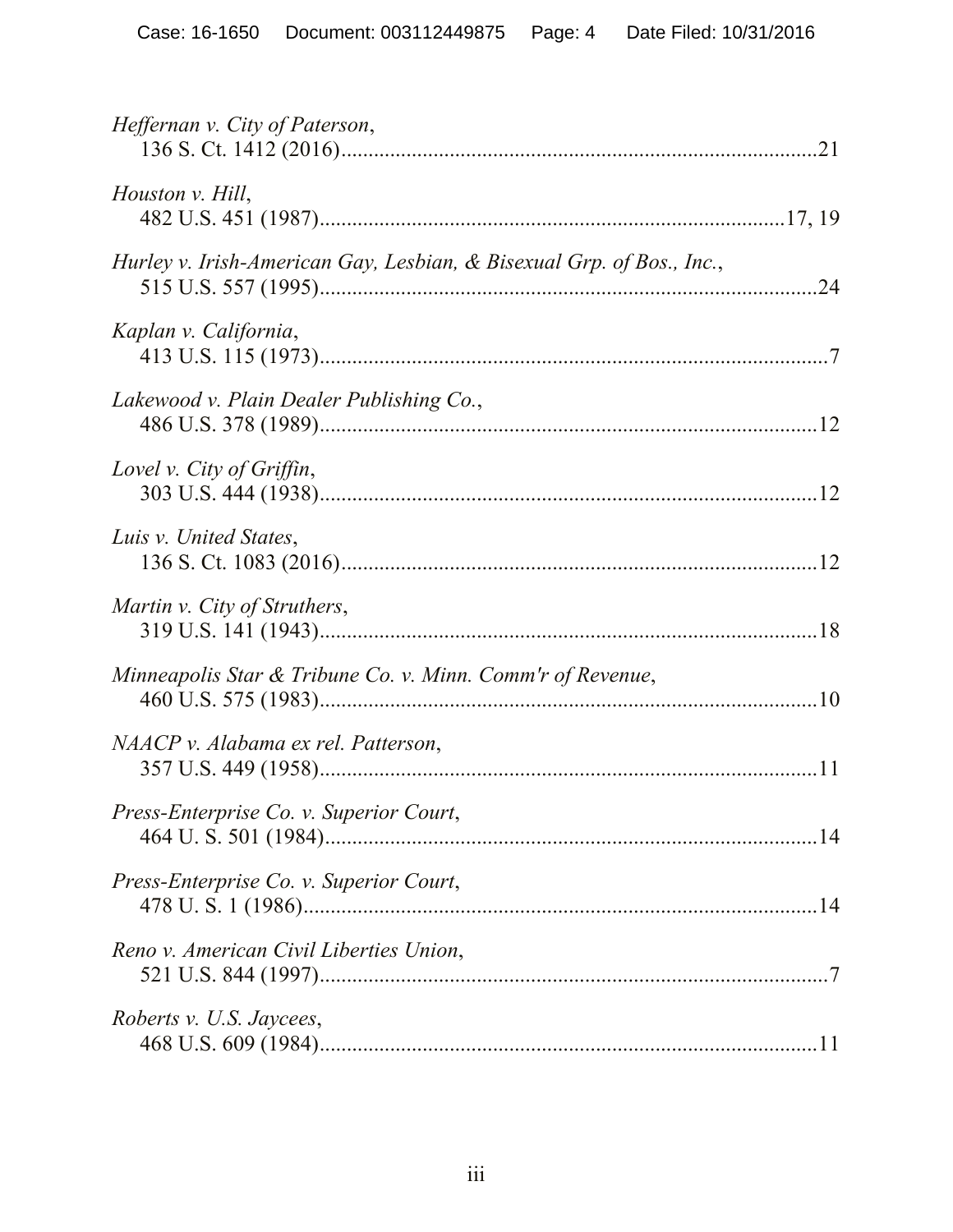| Stanley v. Georgia,                    |  |
|----------------------------------------|--|
| Ward v. Rock Against Racism,           |  |
| Watchtower Bible v. Vill. Of Stratton, |  |
| Zemel v. Rusk,                         |  |

## **Rules**

## **Other Authorities**

| Baker, Autonomy and Free Speech,<br>.20                                                                                                               |
|-------------------------------------------------------------------------------------------------------------------------------------------------------|
| Baker, Scope of the First Amendment Freedom of Speech,<br>.28                                                                                         |
| Baker, Goodman & Mueller, <i>Beyond the Chokehold: The Path to Eric</i>                                                                               |
| Bambauer, <i>Is Data Speech</i> ,                                                                                                                     |
| Bhagwat, <i>Producing Speech</i> ,                                                                                                                    |
| Blitz, The Right to Map (and Avoid Being Mapped): Reconceiving First<br>Amendment Protection for Information-Gathering in the Age of Google<br>Earth, |
| 14 COLUM. SCI. & TECH. L. REV. 115 (2013)  4, 8, 9, 12, 18, 22, 25, 27, 28                                                                            |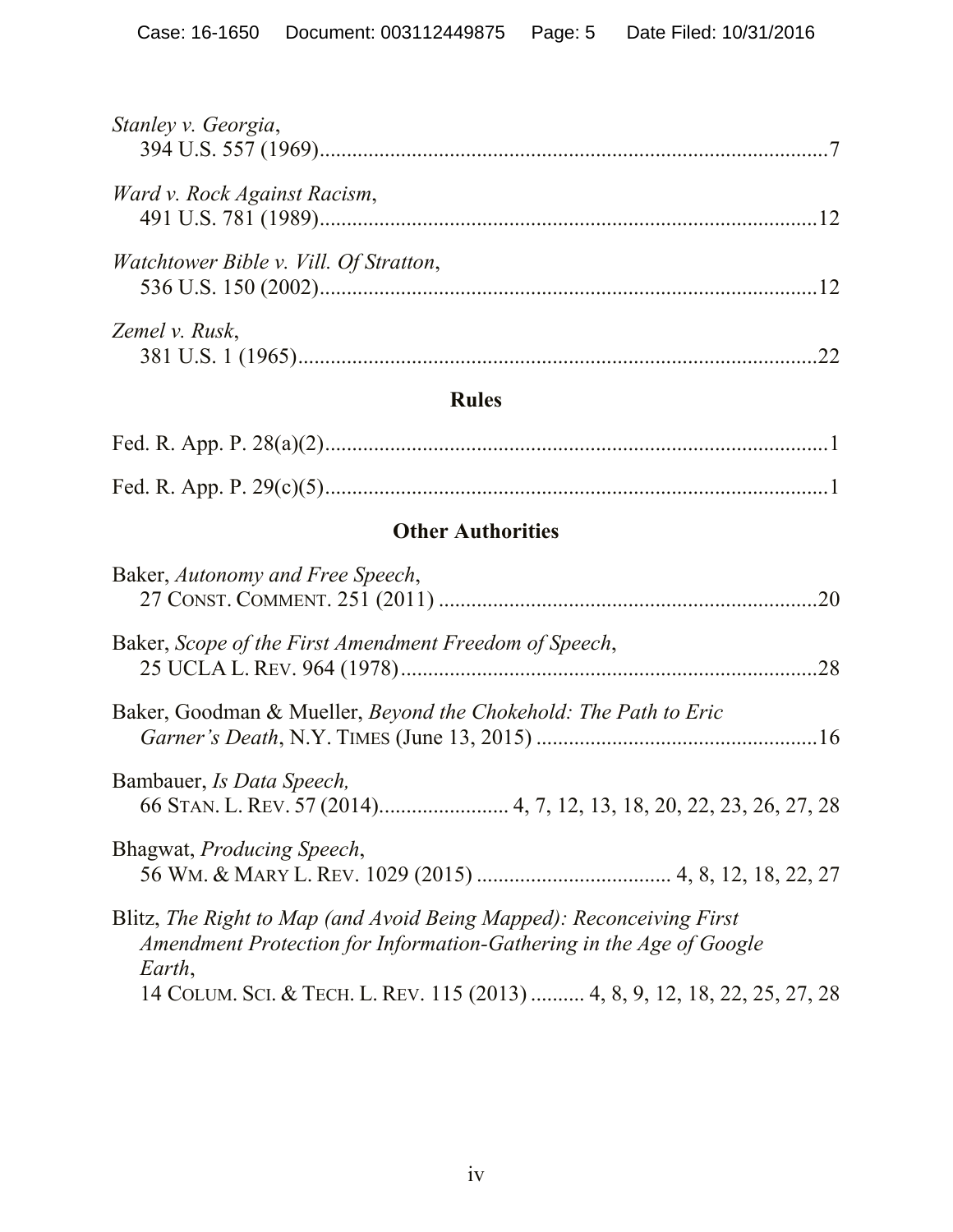| Calvert, The First Amendment Right to Record Images of Police in Public<br>Places: The Unreasonable Slipperiness of Reasonableness & Possible<br>Paths Forward, |
|-----------------------------------------------------------------------------------------------------------------------------------------------------------------|
| Calvert, The Right to Record Images of Police in Public Places: Should<br>Intent, Viewpoint, or Journalistic Status Determine First Amendment<br>Protection?,   |
| Campbell, Speech-Facilitating Conduct,                                                                                                                          |
| Chen & Marceau, Free Speech and Democracy in the Video Age,                                                                                                     |
| Horwitz, The First Amendment's Epistemological Problem,<br>.21                                                                                                  |
| Kaminski, Drone Federalism: Civilian Drones and the Things They Carry,<br>.23                                                                                   |
| Kaminski, <i>Privacy and the Right to Record</i> ,                                                                                                              |
| Kreimer, Pervasive Image Capture and the First Amendment: Memory,<br>Discourse and the Right to Record,                                                         |
| McDonald, The First Amendment and the Free Flow of Information:<br>Towards a Realistic Right to Gather Information in the Information Age,                      |
| Post, Encryption Source Code and the First Amendment,                                                                                                           |
| Post, Participatory Democracy and Free Speech,                                                                                                                  |
| Redish, The Value of Free Speech,                                                                                                                               |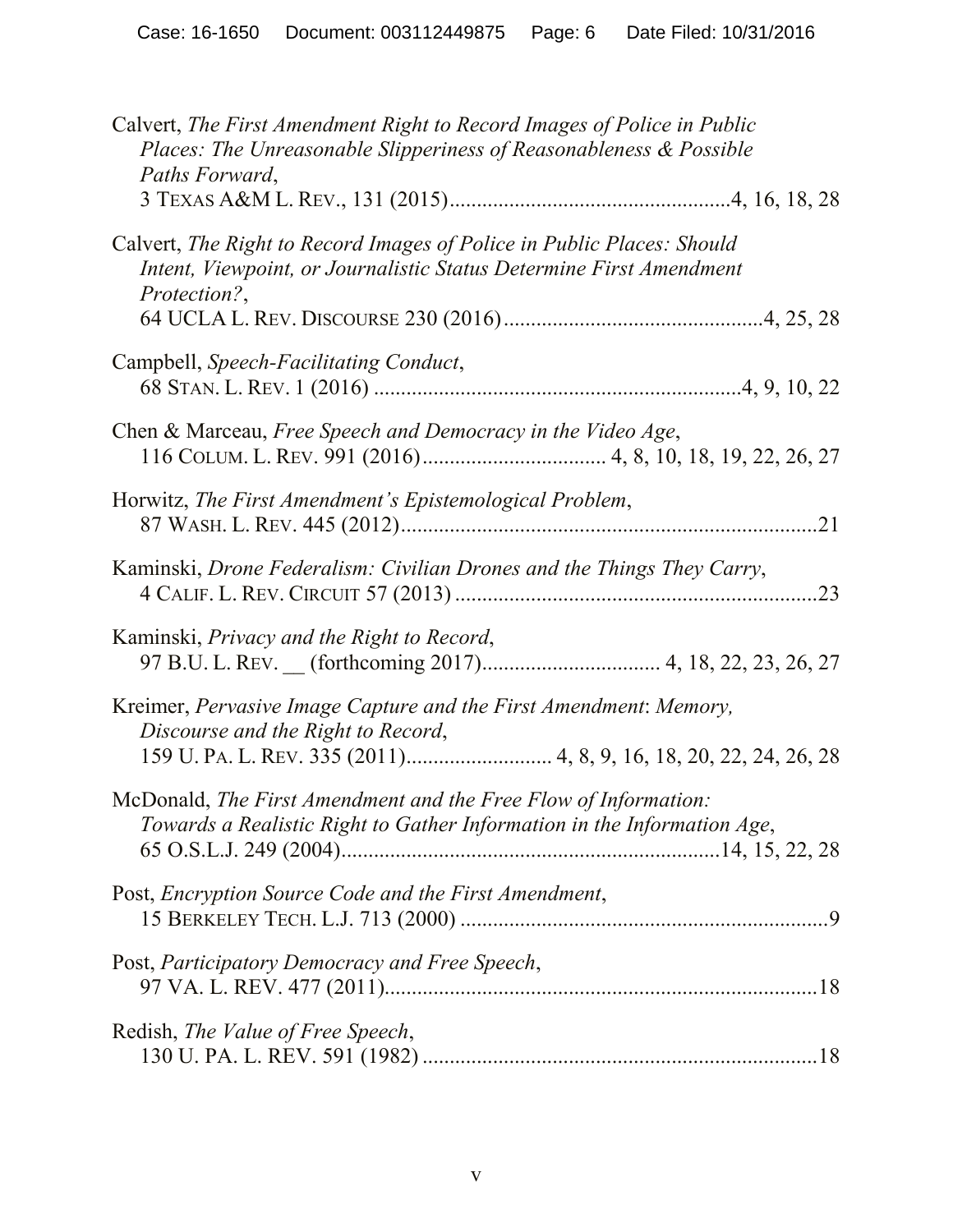| Reidenberg, <i>Privacy in Public</i> ,                                           | .27 |
|----------------------------------------------------------------------------------|-----|
| Reynolds & Steakley, A Due Process Right to Record the Police,                   |     |
| Scanlon, A Theory of Freedom of Expression,                                      | .20 |
| Shiffrin, A Thinker-Based Approach to Freedom of Speech,                         | .29 |
| Simonson, Beyond Body Cameras: Defending A Robust Right to Record the<br>Police, |     |
| Simonson Copwatching,                                                            |     |
| Strauss, Persuasion, Autonomy, and Freedom of Expression,                        | 21  |
| Vicens & Lee, MOTHER JONES, Here are 13 Killings by Police Captured on           | 29  |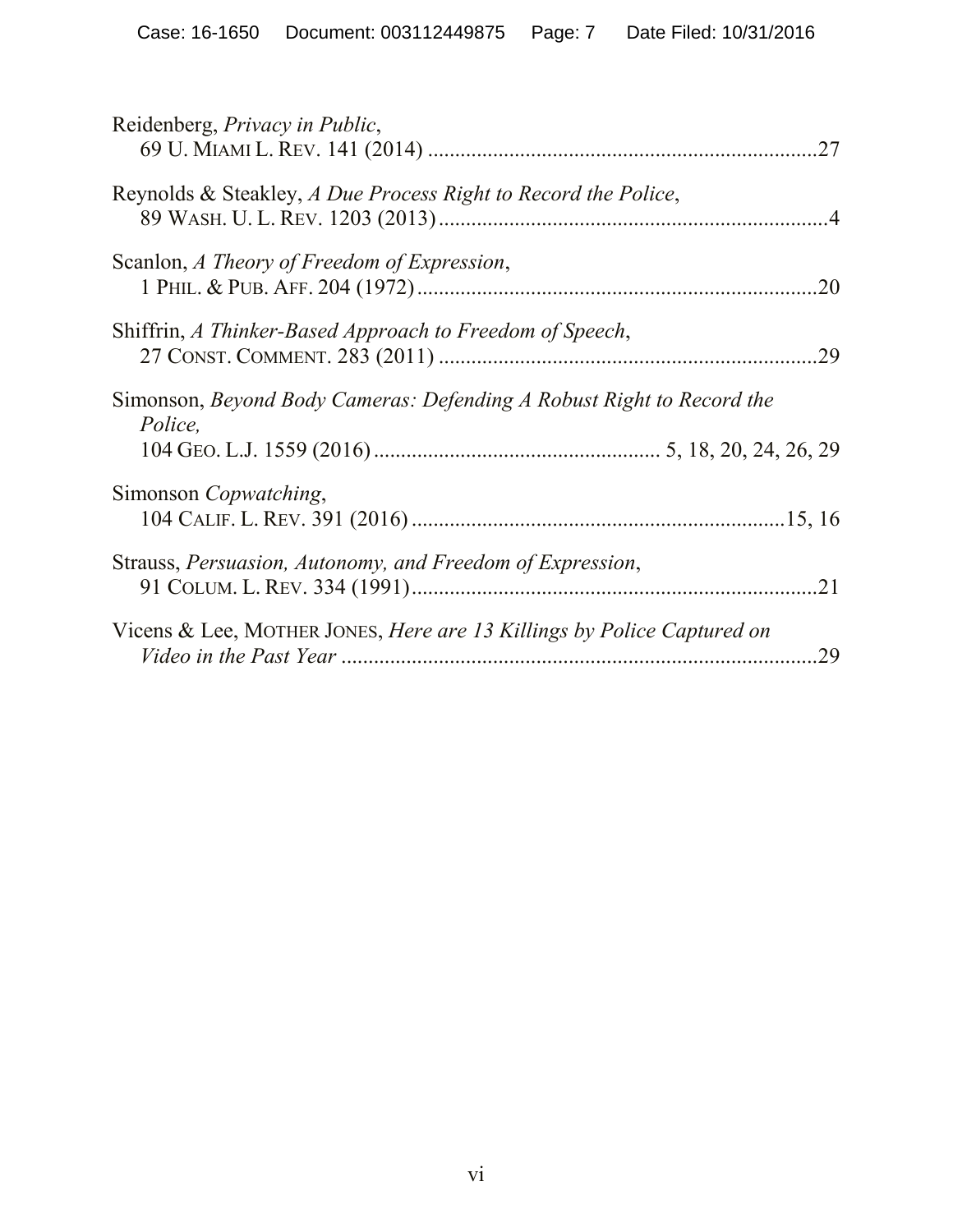## **INTEREST OF** *AMICI CURIAE<sup>2</sup>*

This brief is filed with the consent of all parties, and hence no motion for leave to file is necessary. F.R.App.P. 29(a)(2).

Amici are professors who write in First Amendment law. They teach and publish on the First Amendment, and their expertise can aid the Court in the resolution of this case. Specifically, amicus focus this brief on First Amendment protection for the right to record public officials performing public duties in a public forum. Amici employment and titles are listed below for identification purposes only.

- **Jane Bambauer** is an Associate Professor of Law at the University of Arizona James E. Rogers College of Law. Her scholarship focuses on law and technology and data governance, including First Amendment protection for data.
- **Ashutosh A. Bhagwat** is the Martin Luther King, Jr. Professor of Law at the UC Davis School of Law. His scholarship focuses on the First Amendment, including First Amendment protection for the production of speech.
- **Marc J. Blitz** is the Alan Joseph Bennett Professor of Law at

 $\overline{a}$ 

<sup>&</sup>lt;sup>2</sup> In accordance with Rule 29(c)(5) of the Federal Rules of Appellate Procedure, no party's counsel authored this brief in whole or part, and no person or persons other than *amici curiae*  contributed money intended to fund the preparation or submission of this brief.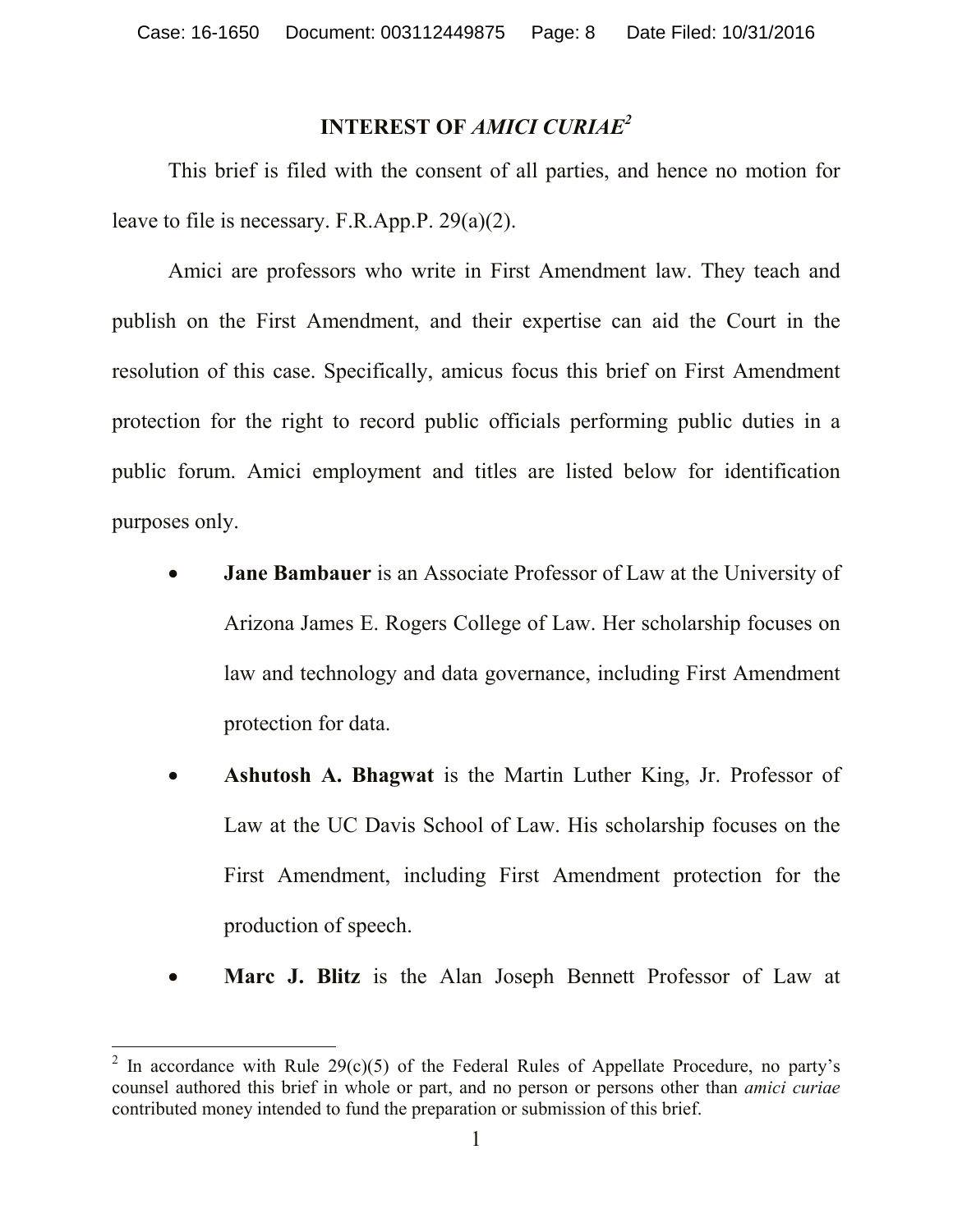Oklahoma City University School of Law. His scholarship focuses on First Amendment freedom of speech protection, and the implications of emerging technologies for the law.

- **Clay Calvert** is the Brechner Eminent Scholar in Mass Communication and Director of the Marion B. Brechner First Amendment Project at the University of Florida. His scholarship focuses on freedom of expression, including the right to record police performing their jobs in public places.
- **Erwin Chemerinsky** is the founding Dean and Distinguished Professor of Law, and Raymond Pryke Professor of First Amendment Law, at University of California, Irvine School of Law. His extensive scholarship focuses on constitutional rights and the First Amendment.
- **Alan K. Chen** is the William M. Beaney Memorial Research Chair and Professor of Law at the University of Denver Sturm College of Law. His scholarship focuses on a wide range of issues concerning free speech doctrine and theory, including the right to record.
- **Margot E. Kaminski** is an Assistant Professor of Law at The Ohio State University Michael E. Moritz College of Law. Her scholarship focuses on emerging technologies and the relationship between privacy and speech rights.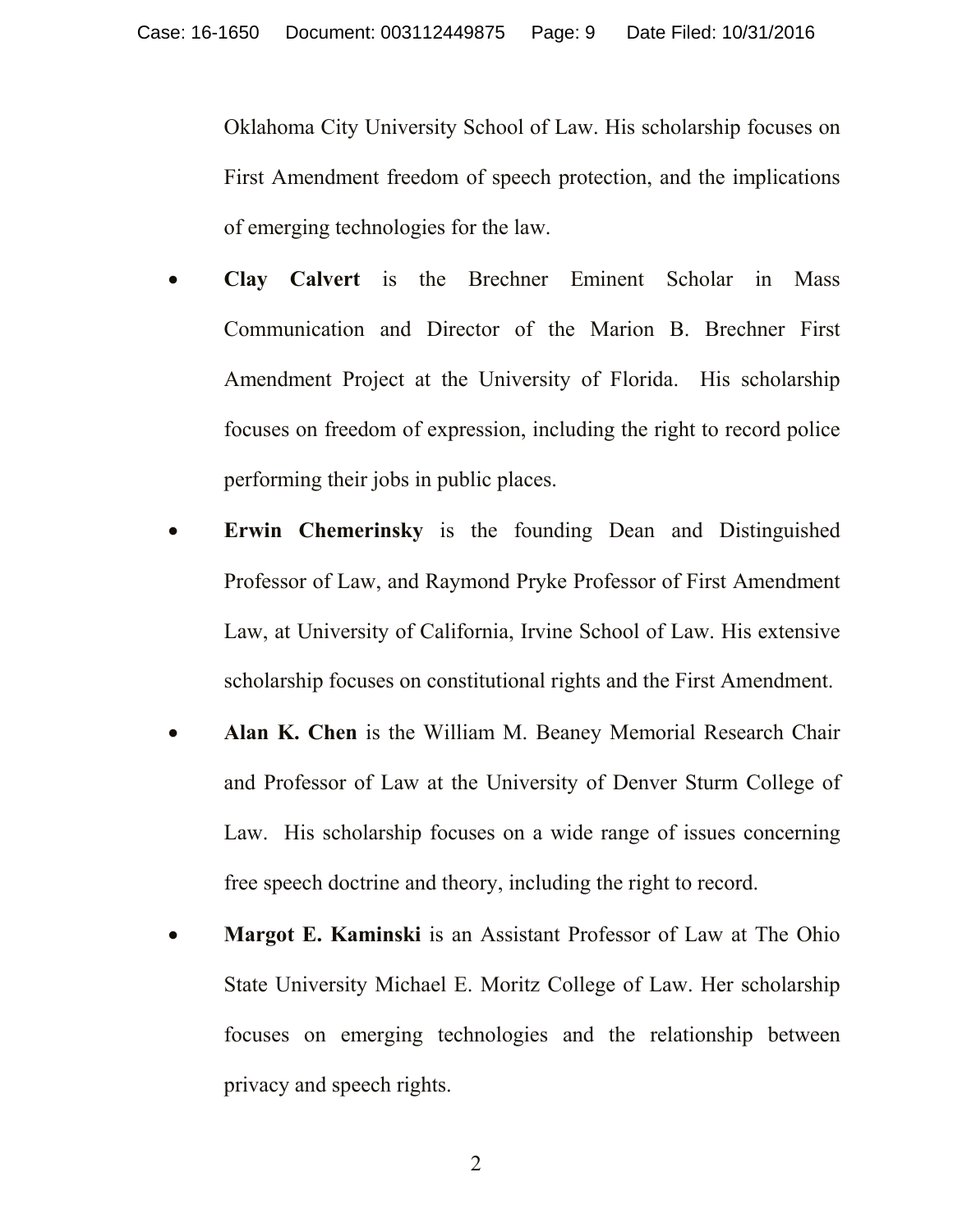- **Jonathan M. Manes** is an Assistant Clinical Professor of Law at the University at Buffalo School of Law, The State University of New York. His scholarship focuses on government transparency, public accountability, and freedom of speech in the context of law enforcement and national security programs.
- **Justin Marceau** is the Animal Legal Defense Fund Professor of Law at the University of Denver Sturm College of Law. His scholarship on constitutional law includes recent work on First Amendment protection for video recording.
- **Jocelyn Simonson** is an Assistant Professor of Law at Brooklyn Law School. Her scholarship focuses on government transparency and accountability, with a focus on criminal law and policing.
- **Eugene Volokh** is the Gary T. Schwartz Distinguished Professor of Law at UCLA Law School. He has taught First Amendment law for over fifteen years, and written over thirty law review articles on the First Amendment, as well as a First Amendment casebook.

#### **ARGUMENT**

Amici urge this Court to recognize that the First Amendment covers audiovisual recording of public officials performing their duties in a public place. The First Amendment protects not only pure speech and expressive conduct, but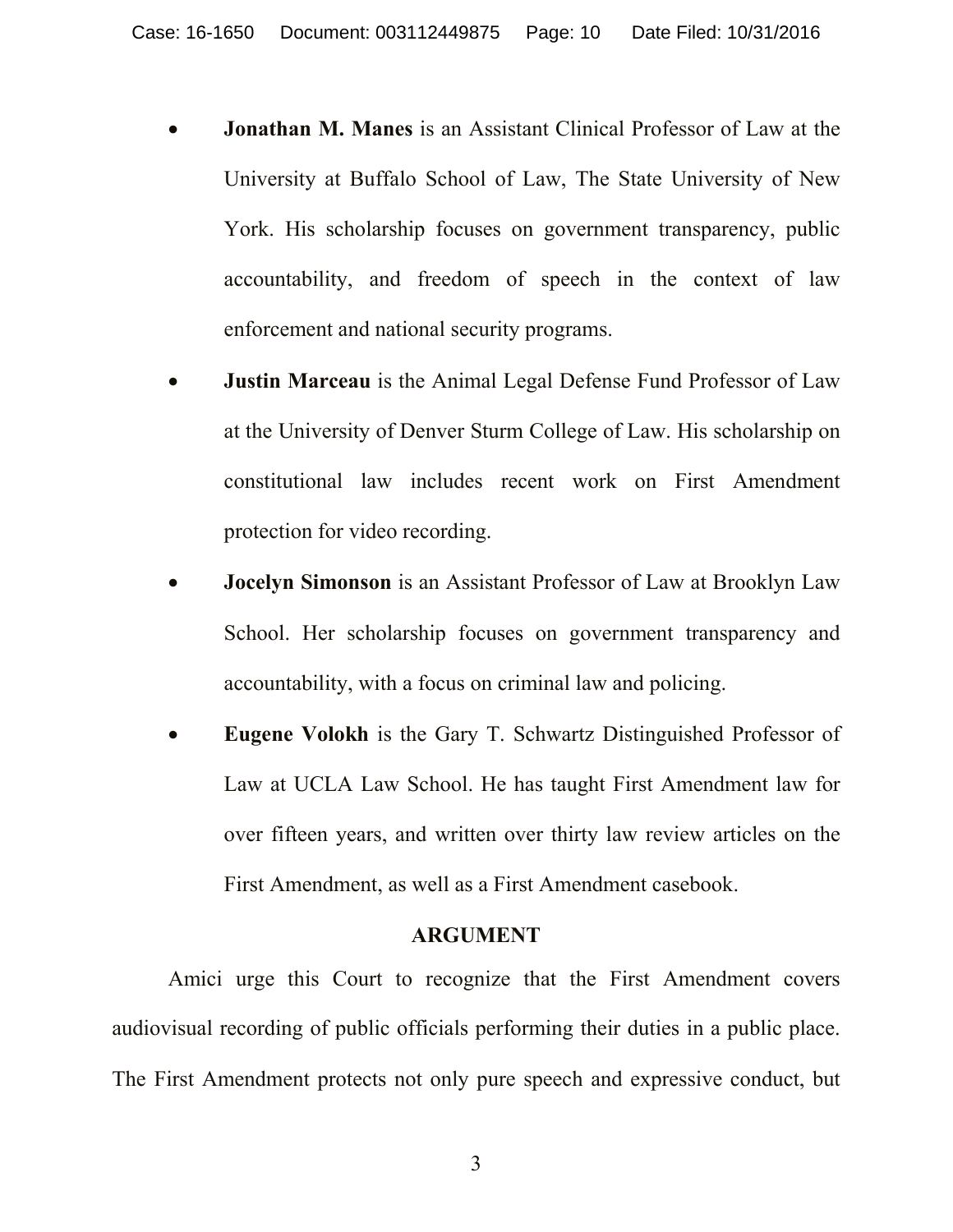also the corollary rights necessary for free expression and access rights necessary for the functioning of our democracy. Scholars unanimously conclude that the First Amendment protects a "right to record" public officials performing public duties in public locations. *See, e.g.*, Jane Bambauer, *Is Data Speech*, 66 STAN. L. REV. 57, 61 (2014); Ashutosh Bhagwat, *Producing Speech*, 56 WM. & MARY L. REV. 1029, 1038-44 (2015); Marc Jonathan Blitz, *The Right to Map (and Avoid Being Mapped): Reconceiving First Amendment Protection for Information-Gathering in the Age of Google Earth*, 14 COLUM. SCI. & TECH. L. REV. 115 (2013); Wesley J. Campbell, *Speech-Facilitating Conduct*, 68 STAN. L. REV. 1, 50 (2016); Clay Calvert, *The First Amendment Right to Record Images of Police in Public Places: The Unreasonable Slipperiness of Reasonableness & Possible Paths Forward*, 3 TEXAS A&M L. REV., 131 (2015); Clay Calvert, *The Right to Record Images of Police in Public Places: Should Intent, Viewpoint, or Journalistic Status Determine First Amendment Protection?*, 64 UCLA L. REV. DISCOURSE 230 (2016); Alan Chen & Justin Marceau, *Free Speech and Democracy in the Video Age*, 116 COLUM. L. REV. 991, 1013-1015 (2016); Margot E. Kaminski, *Privacy and the Right to Record*, 97 B.U. L. REV. \_\_ (forthcoming 2017)*;* Seth F. Kreimer, *Pervasive Image Capture and the First Amendment*: *Memory, Discourse and the Right to Record*, 159 U. PA. L. REV. 335, 342 (2011); Glenn Harlan Reynolds & John A. Steakley, *A Due Process Right to Record the Police*, 89 WASH. U. L. REV.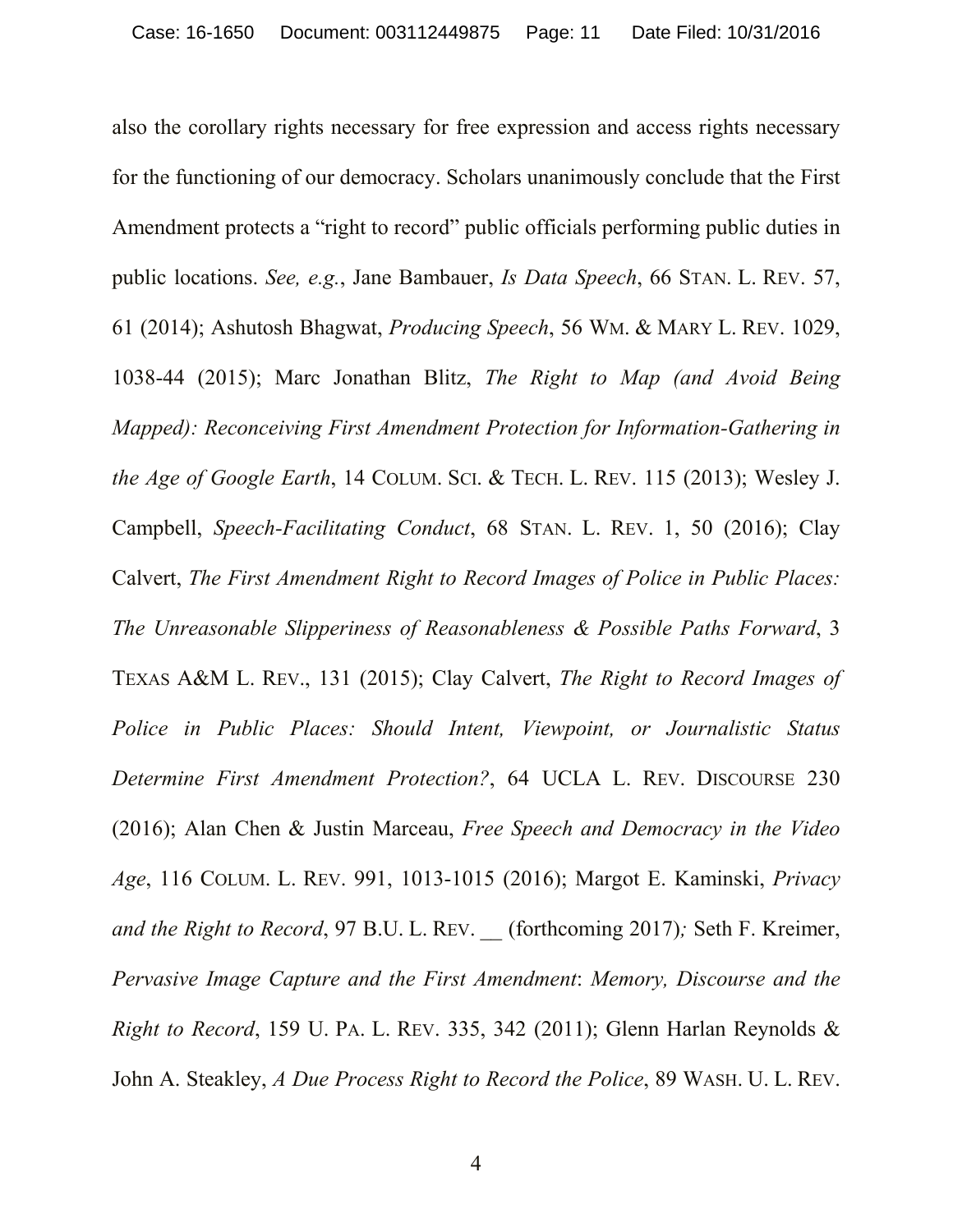1203, 1204 (2013); Jocelyn Simonson, *Beyond Body Cameras: Defending A Robust Right to Record the Police,* 104 GEO. L.J. 1559 (2016). The district court therefore erred when it applied *Spence v. Washington* and failed to recognize a First Amendment right to record. 418 U.S. 405 (1974).

*Amici* contend that the First Amendment protects a "right to record" public officials performing public duties on public property for the following reasons: First, video recording can be characterized as speech. *See* part A(1). Second, video is part of a widely accepted communications medium; making a cellular phone video is now culturally recognized as a form of expression. *See* part A(2). Even if recording is not itself speech, it is protected as a corollary right to the right of free expression. *See* part B(1). As a form of newsgathering, recording is often necessary for holding our public institutions accountable and ensuring the proper functioning of our democracy. *See* part B(2). *Amici* explain how protection for a right to record follows from First Amendment theory. *See* part C(1). *Amici* emphasize that when the government's motive is to prevent speech, First Amendment protections apply. *See* part C(2).

Finally, *amici* recognize that the right to record will be subjected to limiting principles. These limiting principles, importantly, do not include misapplying the *Spence* test as the district court did below, or requiring that speech must be critical of the government to be protected. *See* part D(1). Placing these particular limits on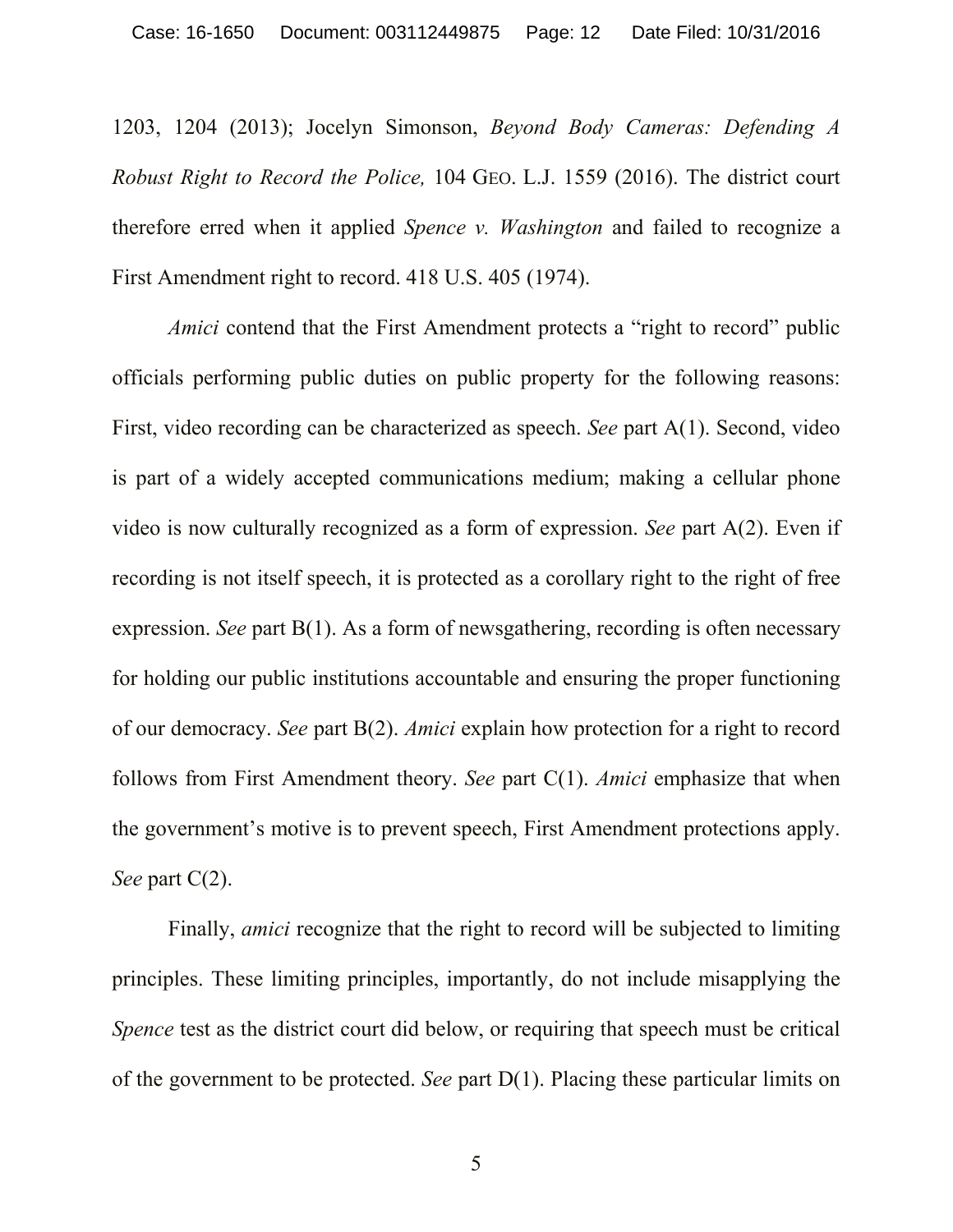the right to record, as the district court did, breaks with how courts have applied the *Spence* test and with First Amendment dedication to content and viewpoint neutrality. *Amici* provide instead a brief overview of potential limiting principles for the right to record. *See* part D(2). The Court need not reach most of these limiting principles in this case. The wide consensus is that the First Amendment protects the right to audiovisually record a public official performing official duties in public.

As scholars of the First Amendment, *amici* counsel this court to avoid conflicts with other courts of appeals and with First Amendment case law and principles. Allowing the government unfettered discretion to prevent the audiovisual recording of public officials performing their public duties in a public forum runs counter to today's culture of digital mass communication and personal videography. It undermines recent efforts to increase the public accountability of law enforcement through legal observation by third parties. These efforts improve governance, bolster our democracy, and celebrate the autonomy of individual citizens in the face of government action. The First Amendment thus protects recording police officers performing their duties in public.

## **A. Audiovisual Recording Can be Characterized as Speech or as Part of a Recognized Communications Medium.**

The First Amendment fully protects both movies and digital communications. Audiovisual recording can be characterized as speech, in the way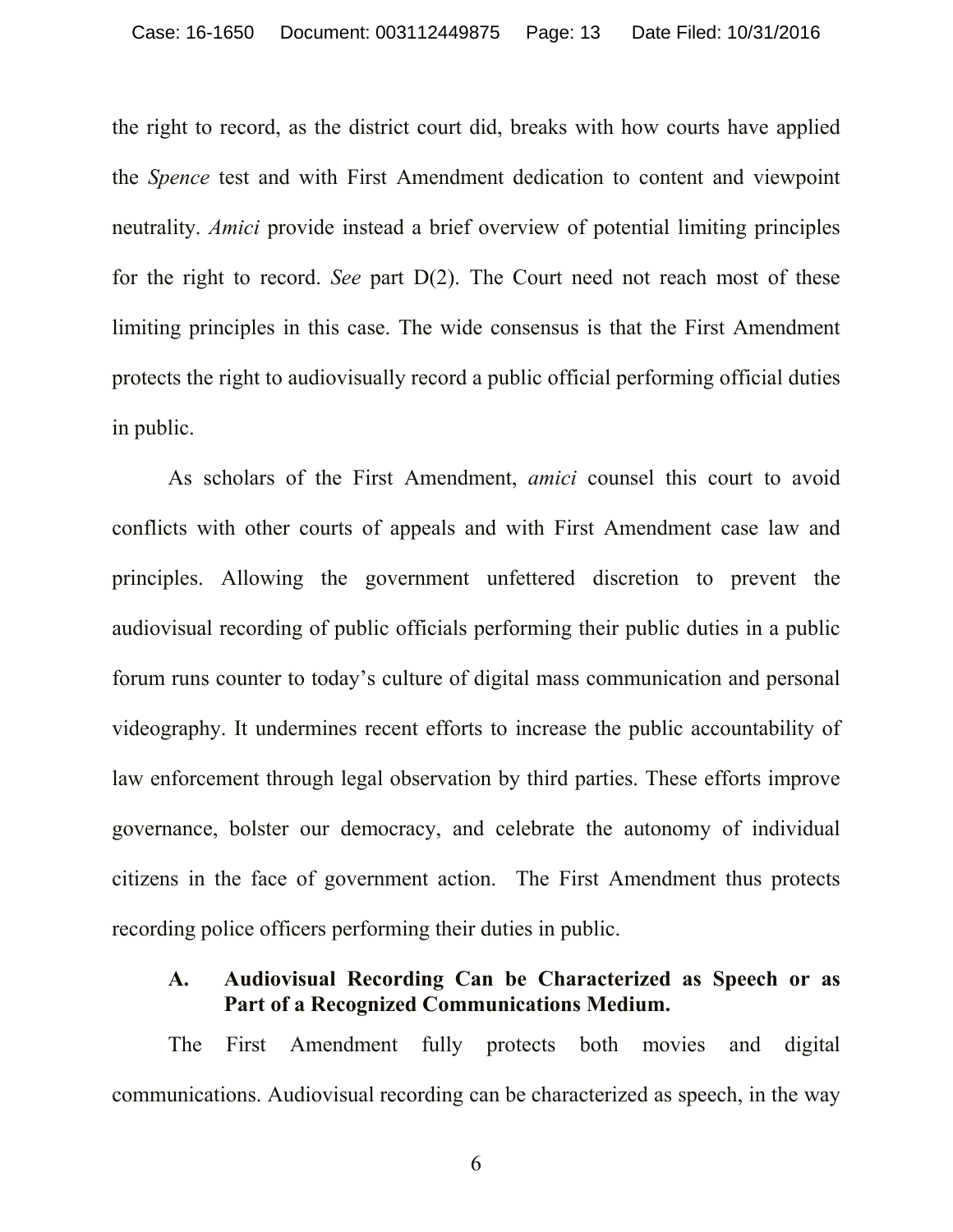that writing a diary entry or painting a portrait is speech. Even if making a video is not considered equivalent to oral speech, however, video is now a clearly recognized communications medium. Video recording should thus be protected just as we protect acts integral to other communications media.

#### **1. Audiovisual Recording Can be Characterized as Speech.**

First Amendment protections have evolved with technology. The First Amendment protects more than just oral communications or the distribution of paper pamphlets. The Supreme Court has held that the First Amendment fully protects both movies and digital communications. *See Burstyn v. Wilson*, 343 U.S. 495 (1952) (protecting movies); *Stanley v. Georgia*, 394 U.S. 557, 565 (1969) (protecting film watching); *Kaplan v. California*, 413 U.S. 115, 119-20 (1973) (protecting both pictures and film); *Reno v. American Civil Liberties Union*, 521 U.S. 844, 870 (1997) (protecting online speech). Importantly, the Court treats all movies as protected, without inquiring in each instance into whether a "particularized message" has been expressed under *Spence*. Kreimer, 159 U. PA. L. REV. at 373.

Protection of audiovisual recording flows logically from this doctrine protecting both the exhibition and viewing of video. Bambauer, 66 STAN. L. REV. at 61. Just as writing words on a page and editing a film are recognizably protected speech, recording video can be characterized not as conduct but as fully protected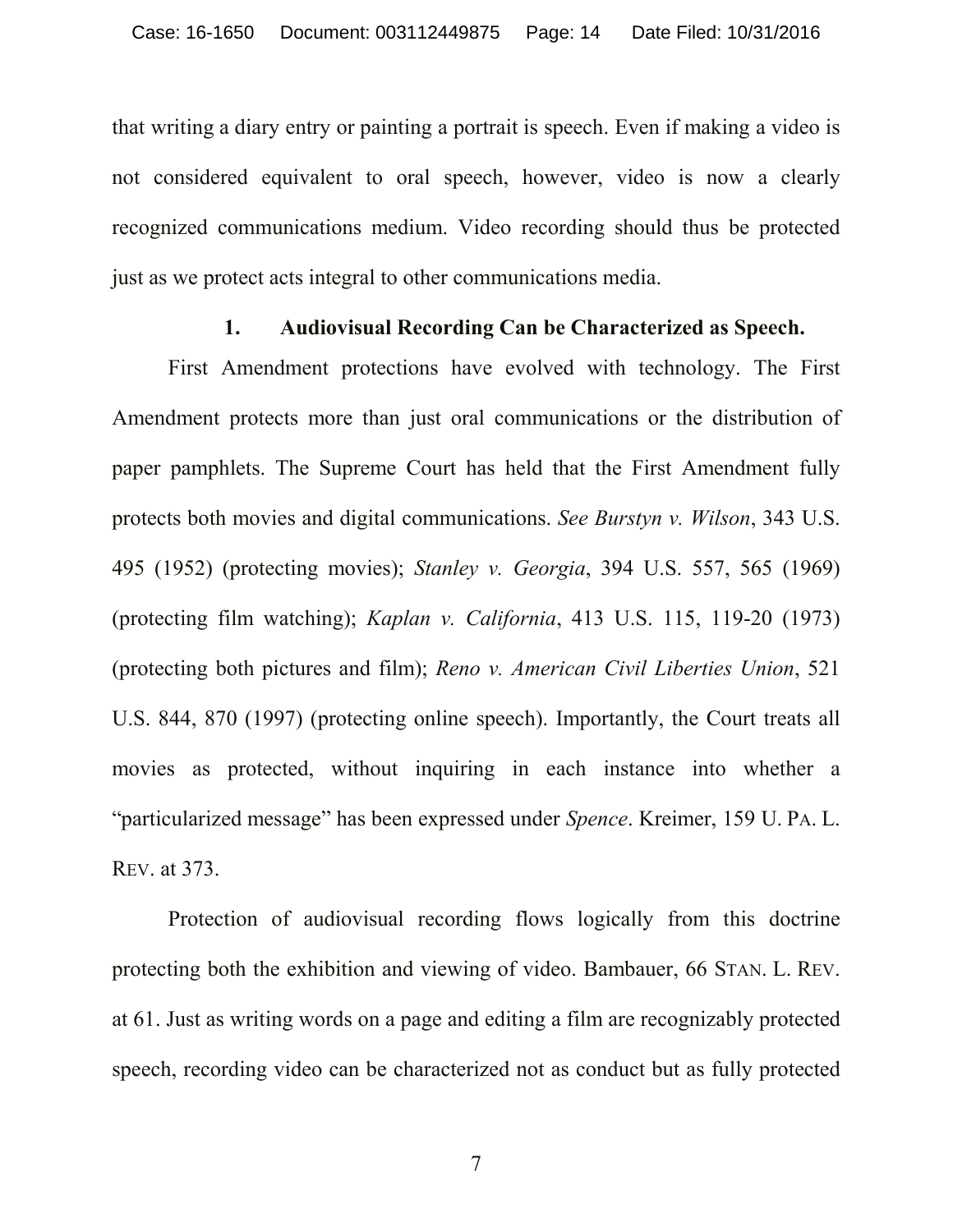expression. *See, e.g.,* Chen & Marceau, 116 COLUM. L. REV. at 1013-1015; Kreimer, 159 U. PA. L. REV. at 342.

The First Amendment protects, or even flows from, freedom of thought. *Ashcroft v. Free Speech Coal.*, 535 U.S. 234, 253 (2002) ("speech must be protected from the government because speech is the beginning of thought"). Audiovisual recording can be characterized as an exercise of the freedom to ruminate, to build memories. Blitz, 14 COLUM. SCI. & TECH. L. REV. at 148 ("Taking a picture… represents and fixes a visual experience in a particular medium of expression, usually to remember it later"); Kreimer, 159 U. PA. L. REV. at 342, 379. Speech need not have an external audience to be protected. *See Harper & Row*, 471 U.S. 539 at 559 (explaining that unpublished drafts are protected by the First Amendment). If writing in an undistributed diary is speech, making an undistributed recording can be characterized as speech, as well.

### **2. Audiovisual Recording is Part of a Recognized Communications Medium.**

The act of audiovisual recording differs from the act of opening one's mouth to speak, but *amici* counsel that it should nonetheless be protected as part of the recognized communications medium of video. Oral speech is created at precisely the same time it is disseminated. Bhagwat, 56 WM. & MARY L. REV at 1033. By contrast, books are printed before they are distributed; photographs are usually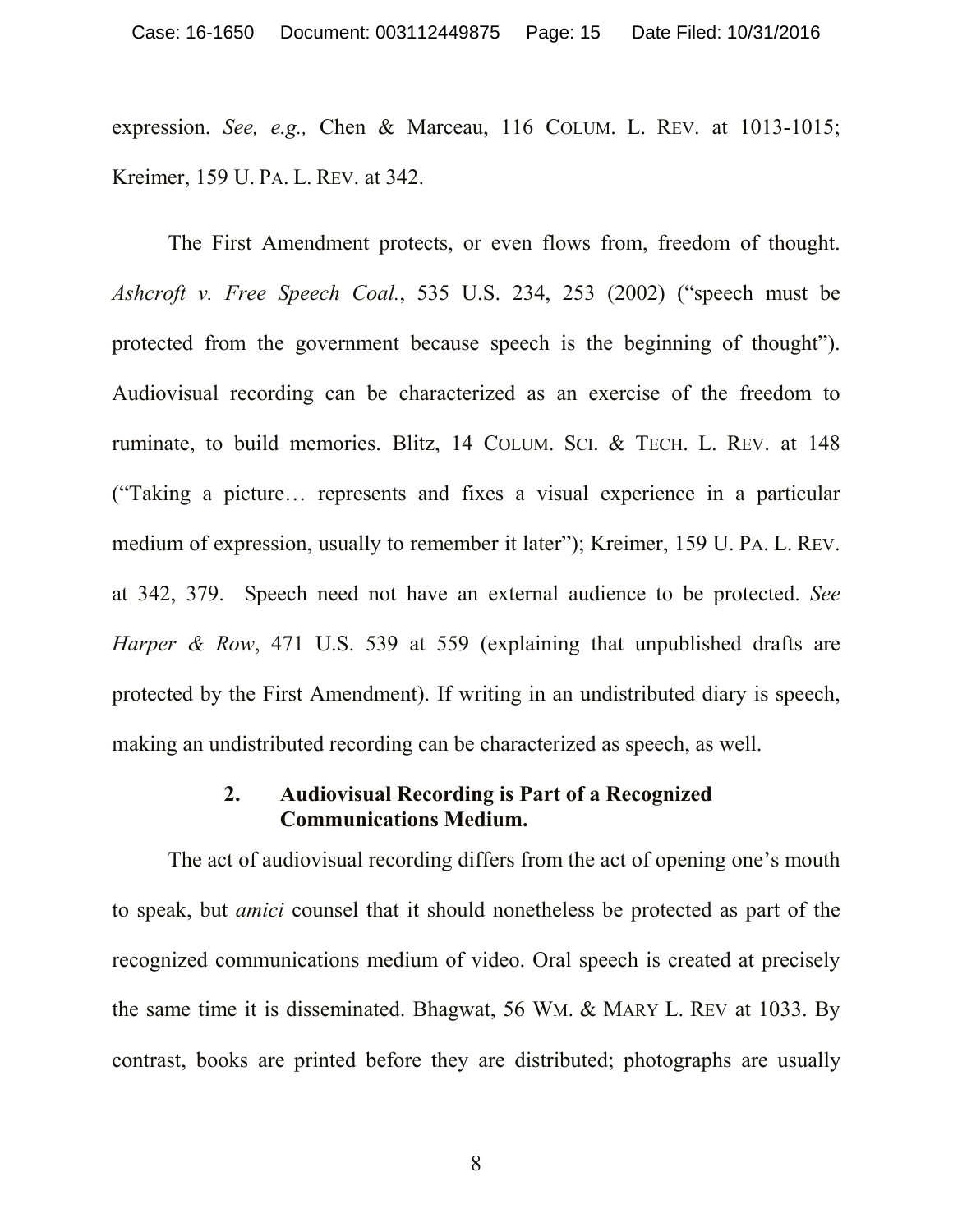taken before they are shown to others; and movies are filmed before they are screened. Id. However, even when the act of producing communication is temporally distinct from the act of communicating, courts have extended protection to speech production where that production is integral to a recognized communications medium.

The Supreme Court recognized that "motion pictures are a significant *medium* for the communication of ideas." *Burstyn* at 501 (emphasis added). Today, video has become even more important and prevalent as a medium of communication. Kreimer, 159 U. PA. L. REV. at 339. Video is now a recognized mode of self-expression. Blitz, 14 COLUM. SCI. & TECH. L. REV. at 139; Campbell, 68 STAN. L. REV. at 50 (2016).

Once society recognizes a particular mode of communication, First Amendment protection extends beyond the finished product into the process of making it. Robert Post, *Encryption Source Code and the First Amendment*, 15 BERKELEY TECH. L.J. 713, 717 (2000) ("If the state were to prohibit the use of [film] projectors without a license, First Amendment coverage would undoubtedly be triggered. This is not because projectors constitute speech acts, but because they are integral to the forms of interaction that comprise the genre of the cinema."); Kreimer, 159 U. PA. L. REV. at 382; *Anderson v. City of Hermosa Beach*, 621 F.3d 1051, 1062 (9th Cir. 2010) (observing that "the process of expression through a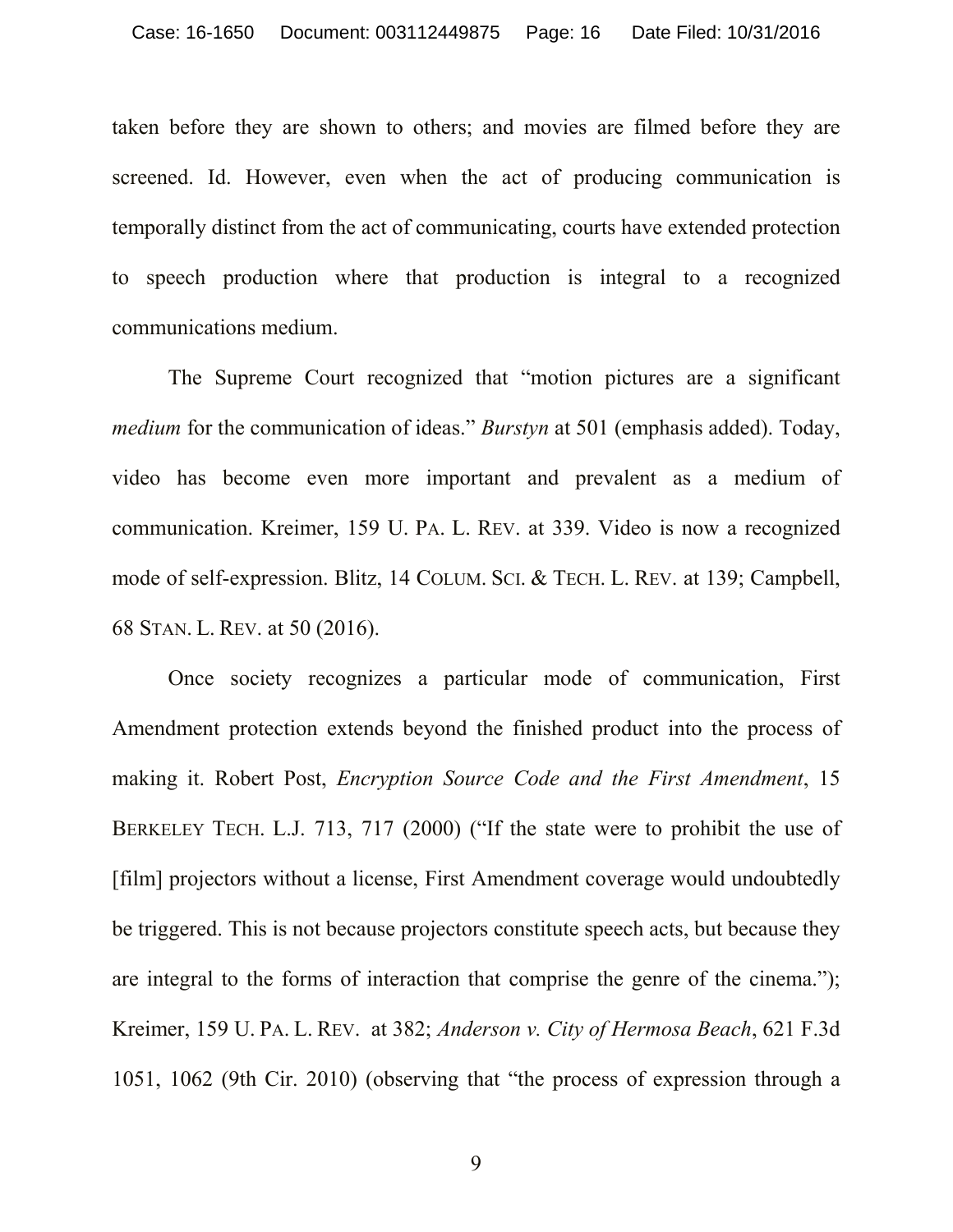medium has never been thought so distinct from the expression itself that we could disaggregate Picasso from his brushes and canvas, or that we could value Beethoven without the benefit of strings and woodwinds."); *ACLU v. Alvarez*, 679 F.3d 583, 596 (7th Cir. 2012) cert. denied, 133 S. Ct. 651 (2012) ("[t]his observation holds true when the expressive medium is mechanical rather than manual"). The Supreme Court has held that when the government targets an integral aspect of the production of a recognized communications medium, that action is suspect under the First Amendment. *Minneapolis Star & Tribune Co. v. Minn. Comm'r of Revenue*, 460 U.S. 575, 592-93 (1983) (invalidating a tax on ink and paper used in producing newspapers).

Like putting pen to paper, or buying pen and paper, video recording can be characterized as conduct that is essentially preparatory to speech. Chen & Marceau, 116 COLUM. L. REV. at 1018. Government actions that target audiovisual recording are suspect under the First Amendment because audiovisual recording is integral to expression. "Targeted regulations of audiovisual recording thus single out conduct commonly associated with expression and impose an apparent disproportionate burden on speech." Campbell, 68 STAN. L. REV. at 50-51.

## **B. Audiovisual Recording Is Protected as a Corollary Right or as Newsgathering.**

Video recording of police officers in public falls under the widely recognized protection of corollary rights that are necessary to adequately protect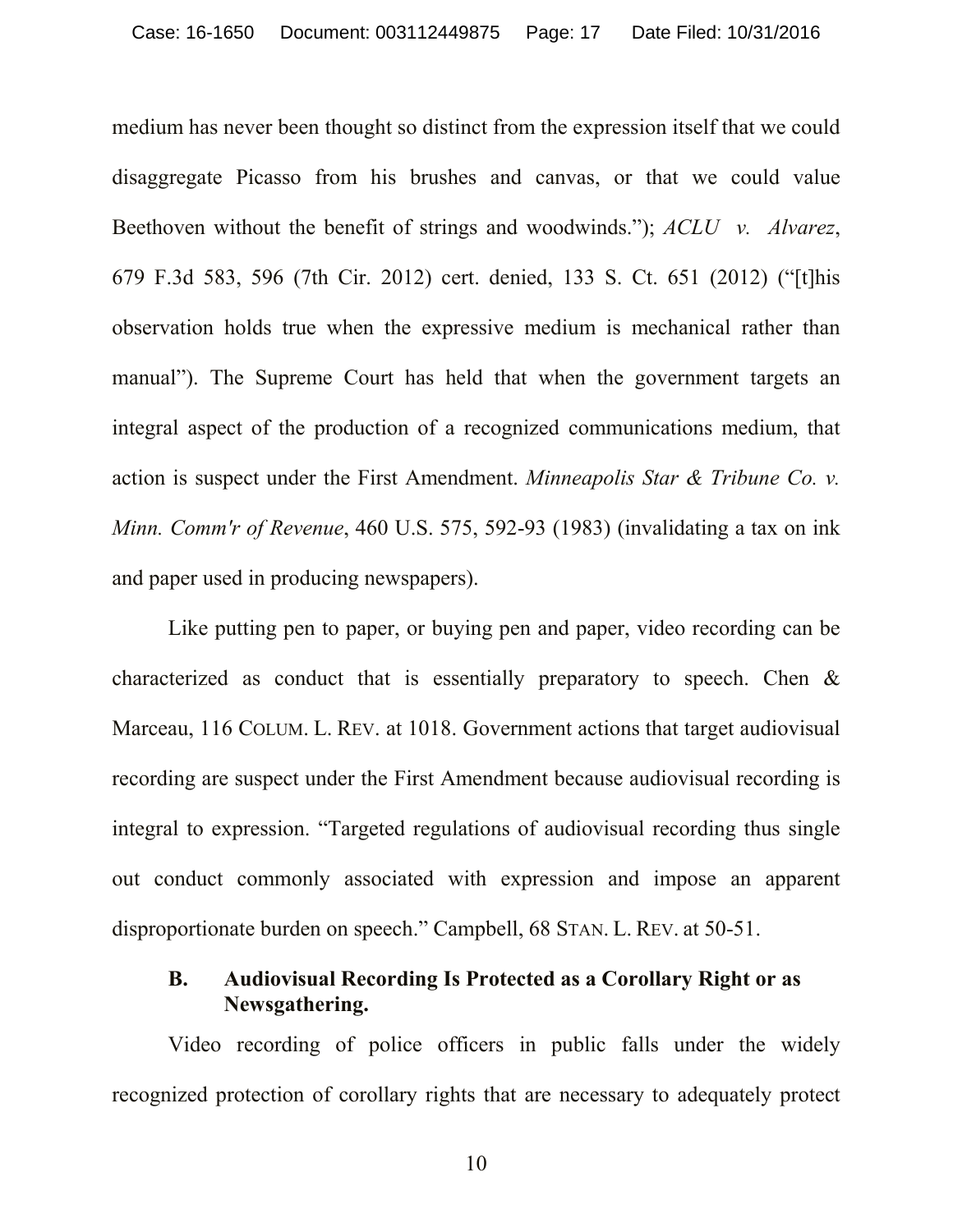core First Amendment rights. If courts limit themselves to protecting only oral utterances, or distribution, the government could easily prevent speech by targeting other links in the chain of information production. For this reason, courts have protected both corollary rights generally, and newsgathering rights (also known as "access rights") specifically, in service of democratic values. Audiovisual recording of police officers in public is a clear example of the type of conduct thus protected.

## **1. The First Amendment Protects the Corollary and Penumbral Rights Necessary for Speech.**

Courts have recognized that for core First Amendment rights to be meaningfully protected, it is often necessary to protect certain penumbral or corollary rights. As the Supreme Court has explained, "[w]ithout those peripheral rights, the specific rights would be less secure." *Griswold v. Connecticut*, 381 U.S. 479, 483 (1965). The First Amendment provides corollary protections beyond core speech, including "not only the right to utter or to print, but the right to distribute, the right to receive, the right to read and freedom of inquiry, freedom of thought..." Id. at 482 (citations omitted).

The Supreme Court has over the years recognized a number of corollary First Amendment protections. These include an implicit First Amendment right to associate with others for expressive purposes, and a right to anonymity in associative membership. *Boy Scouts of Am. v. Dale*, 530 U.S. 640, 647-48 (2000);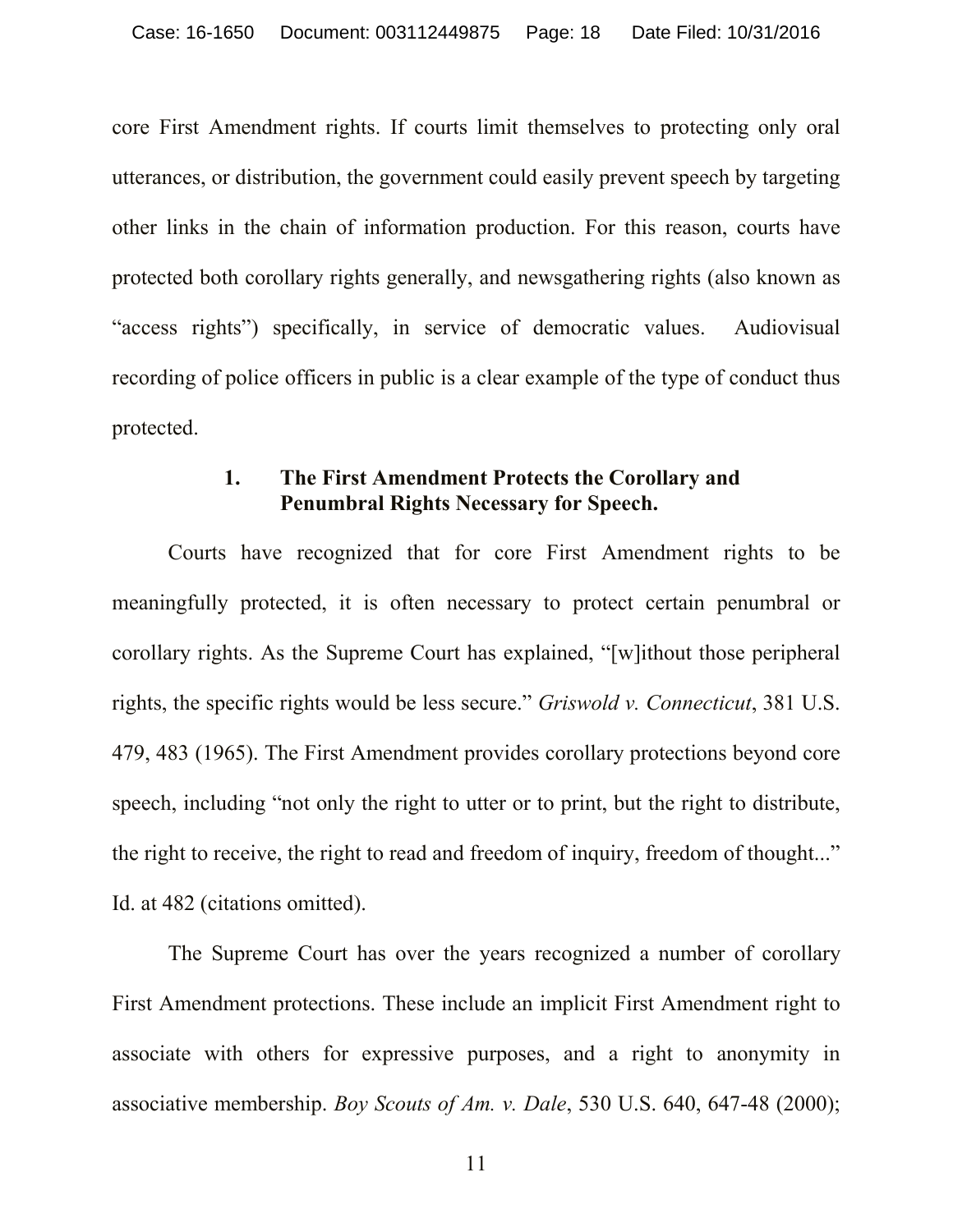*Roberts v. U.S. Jaycees*, 468 U.S. 609, 622 (1984); *NAACP v. Alabama ex rel. Patterson*, 357 U.S. 449, 460-61 (1958). The Supreme Court has extended First Amendment protection not just to the act of writing or printing a newspaper, but to various links in the distribution chain, including the distribution of handbills, acts of door-to-door solicitation, the operation of sound amplification equipment, and the placement of newspaper racks. *Ward v. Rock Against Racism*, 491 U.S. 781 (1989); *Lovel v. City of Griffin*, 303 U.S. 444, 452 (1938); *Watchtower Bible v. Vill. Of Stratton*, 536 U.S. 150, 168-169 (2002); *Lakewood v. Plain Dealer Publishing Co.*, 486 U.S. 378 (1989); *City of Cincinnati v. Discovery Network, Inc.*, 507 U.S. 410 (1993). The existence of such corollary rights is "necessary in making the express guarantees [of the First Amendment] fully meaningful." *Griswold*, 381 U.S. at 483. *See also Luis v. United States*, 136 S. Ct. 1083, 1097- 1098 (2016) (Thomas concurring) ("Constitutional rights thus implicitly protect those closely related acts necessary to their exercise").

The First Amendment's protections must similarly expand, to some degree, to protecting the gathering of information that is necessary for expression. *See*  Bhagwat, 56 WM. & MARY L. REV at 1058 ("the Court has long interpreted the Speech Clause to extend penumbral protection to conduct closely associated with speech"); Bambauer, 66 STAN. L. REV. at 70 ("the collection of data is a necessary precursor to having and sharing it"); Blitz, 14 COLUM. SCI. & TECH. L. REV. at 154-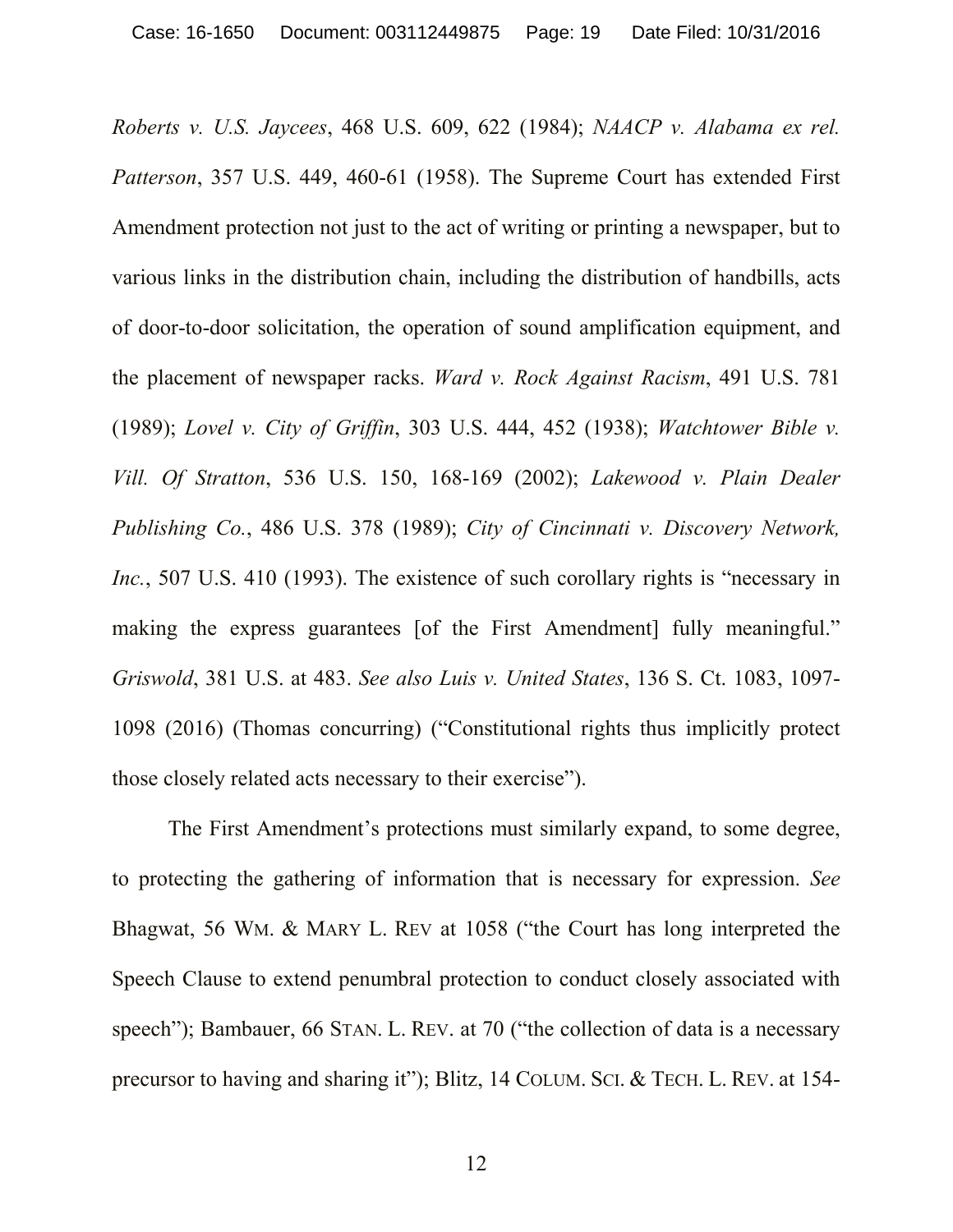155 ("It is hard to see how such peripheral rights could fail to include the right to have access to the media and tools that make speech possible"). The First Amendment thus protects not just pure speech or expressive conduct. It also expands where necessary to protect corollary rights so that the government cannot prevent speech by targeting conduct falling just outside a strict definitional ambit. Such corollary protections are necessary to prevent core First Amendment protections from erosion. *Alvarez*, 679 F.3d at 595-96 ("The act of making an audio or audiovisual recording is necessarily included within the First Amendment's guarantee… as a corollary of the right to disseminate the resulting recording. The right to publish or broadcast an audio or audiovisual recording would be insecure, or largely ineffective, if the antecedent act of making the recording is wholly unprotected"); Bambauer, 66 STAN. L. REV. at 73.

### **2. The First Amendment Protects Audiovisual Recording as a Form of Newsgathering.**

Courts have recognized a newsgathering right (or "access right") as a corollary right to the First Amendment, in service of the functioning of our democracy. *See Richmond Newspapers* at 585–87 (Brennan, J., concurring) (identifying "the correlative freedom of access to information"). If newsgatherers, including ordinary citizens, could not access information, protection for the distribution of news stories would be meaningless. *Branzburg v. Hayes*, 408 U.S. 665, 681-82 (1972) (observing that "without some protection for seeking out the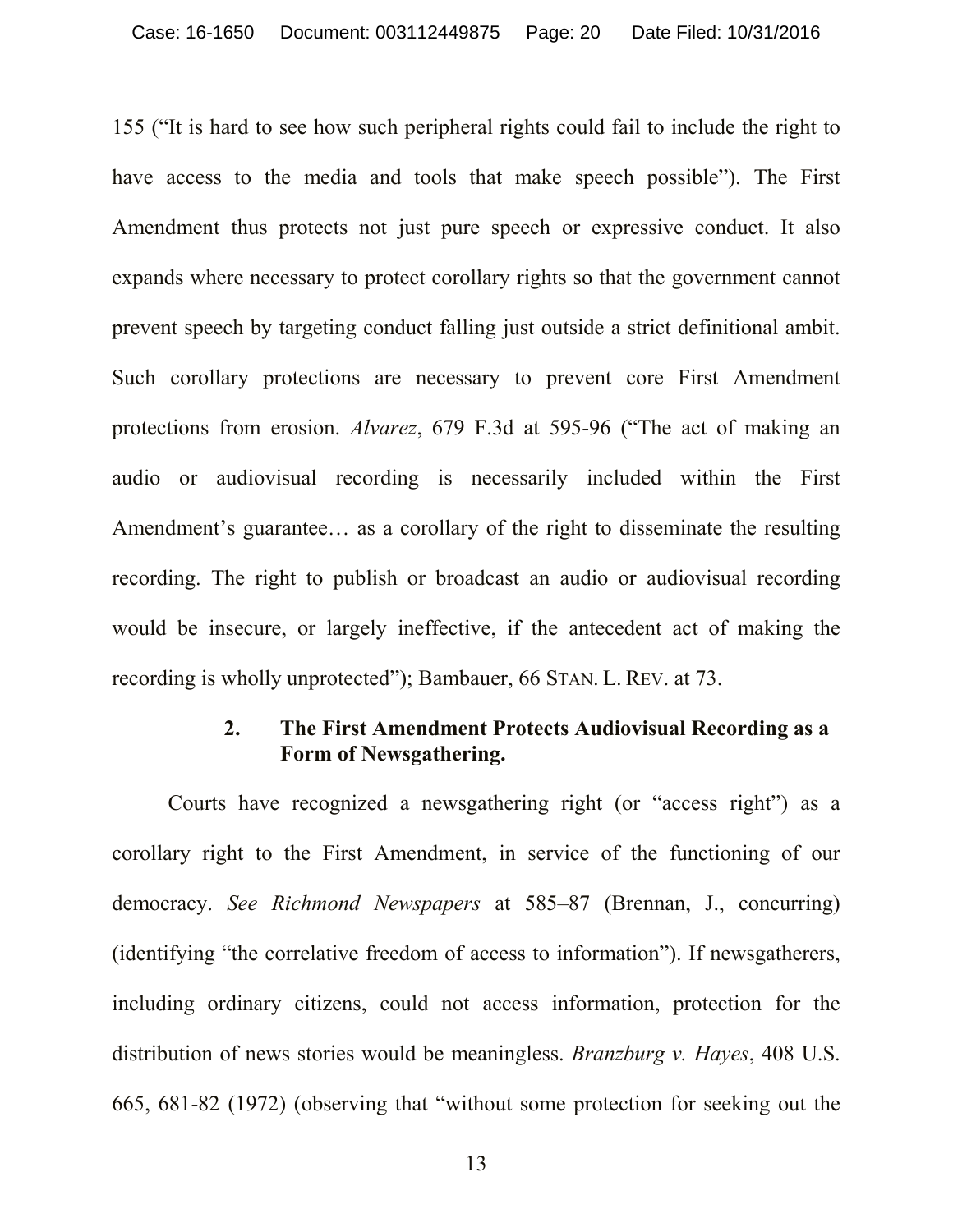news, freedom of the press could be eviscerated"); *see* Barry P. McDonald, *The First Amendment and the Free Flow of Information: Towards a Realistic Right to Gather Information in the Information Age*, 65 O.S.L.J. 249, 256 (2004) ("the government could abridge flows of important information to the public by simply restricting or burdening antecedent conduct that generates those flows"). While information gathering often involves non-expressive conduct, restrictions on information gathering can implicate important First Amendment interests. Id. at 273.

The First Amendment's protections for newsgathering are tied to ensuring the proper functioning of our democracy. *See Richmond Newspapers*, 448 U.S. at 585-87 (1980) (Brennan, J., concurring) (observing that "the First Amendment embodies more than a commitment to free expression and communicative interchange for their own sakes; it has a *structural* role to play in securing and fostering our republican system of self-government") (emphasis in original); Id. at 584 (Stevens, J., concurring) ("the First Amendment protects the public and the press from abridgment of their rights of access to information about the operation of their government"). Thus newsgatherers' access to criminal trials and criminal judicial proceedings is protected because it implicates the ability of ordinary citizens to hold their public officials accountable. *Id. See also Globe Newspaper Co. v. Superior Court*, 457 U.S. 596, 604 (1982) (finding unconstitutional a state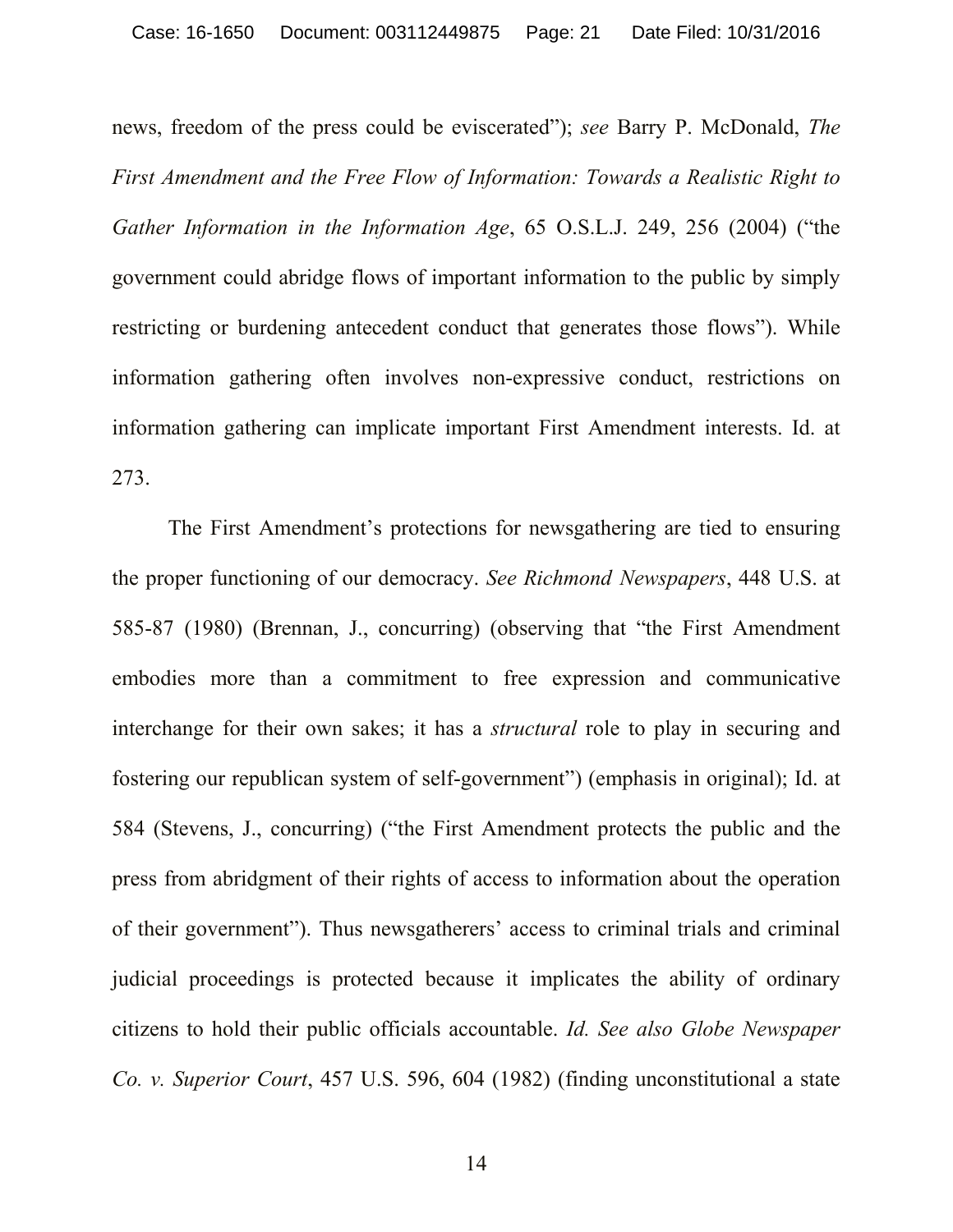statute excluding the public during cases involving minors and sex crimes); *Press-Enterprise Co. v. Superior Court*, 464 U. S. 501 (1984) (finding a public right of access to jury selection in criminal trials); *Press-Enterprise Co. v. Superior Court*, 478 U. S. 1 (1986) (finding a public right of access to pretrial hearings in criminal cases).

The Supreme Court has provided two principles for determining when the access right exists: a historic "tradition of accessibility," and "whether access to a particular government process is important in terms of that very process." *Richmond Newspapers*, 448 U.S. at 589. These two prongs of "logic and experience" have long been applied by lower courts cases where the court considers whether to allow newsgatherers access to a non-public forum. *See* McDonald, 65 O.S.L.J. at 306.

Recording a police officer performing public duties in a public location is squarely situated within the newsgathering right. This is not a traditional access assessment, as public fora have historically been open to the public "time out of mind." See *Hague v. CIO*, 307 U.S. 496, 515 (1939). As in access cases, however, recording a police officer serving his or her public function is crucial for improving that government function. Spontaneous videos of police officers can have significant real-world impact, "sparking outrage and dialogue about police practices throughout the nation." Jocelyn Simonson *Copwatching*, 104 CALIF. L.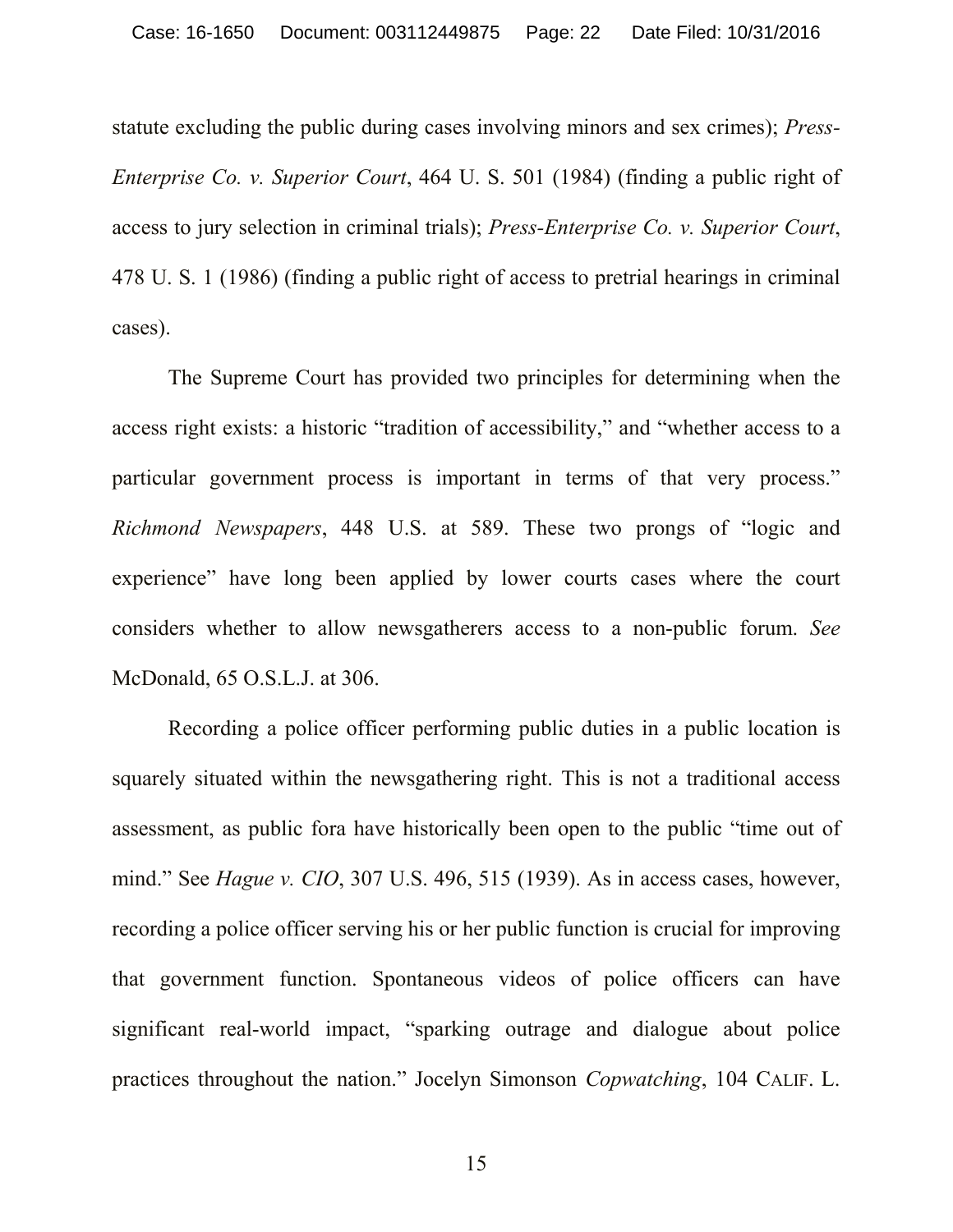REV. 391, 410 (2016). Calvert, *The First Amendment Right to Record Images of Police in Public Places*, 3 TEX. A&M L. REV. at 132-33. The practice of organized "copwatching"—where organized groups of neighborhood residents monitor and video police conduct—"deters unconstitutional conduct and promotes positive interactions... contribut [ing] to the accountability of police departments through both formal institutions and the informal public sphere." Simonson, 104 CALIF. L. REV. at 409. The central goal of organized copwatching is in fact to improve the institution of policing. Id. at 411.

Observation and video recording can serve to deter misconduct in real time, improving a government institution even as recording occurs. Id. at 415; Kreimer, 159 U. PA. L. REV. at 347. And while police departments across the country have recently been adopting body-worn cameras, copwatching "has the potential to be a more powerful deterrent… because the cameras and footage remain in the control of civilians rather than the state." Simonson, 104 CALIF. L. REV at 416.

The purpose of the newsgathering right is to hold accountable and structurally improve our government institutions. Video recording police officers serves just such a purpose. Kreimer, 159 U. PA. L. REV. at 350. *See, e.g.,* Al Baker, J. David Goodman & Benjamin Mueller, *Beyond the Chokehold: The Path to Eric Garner's Death*, N.Y. TIMES (June 13, 2015), http://www.nytimes.com/2015/06/14/nyregion/eric-garner-police-chokehold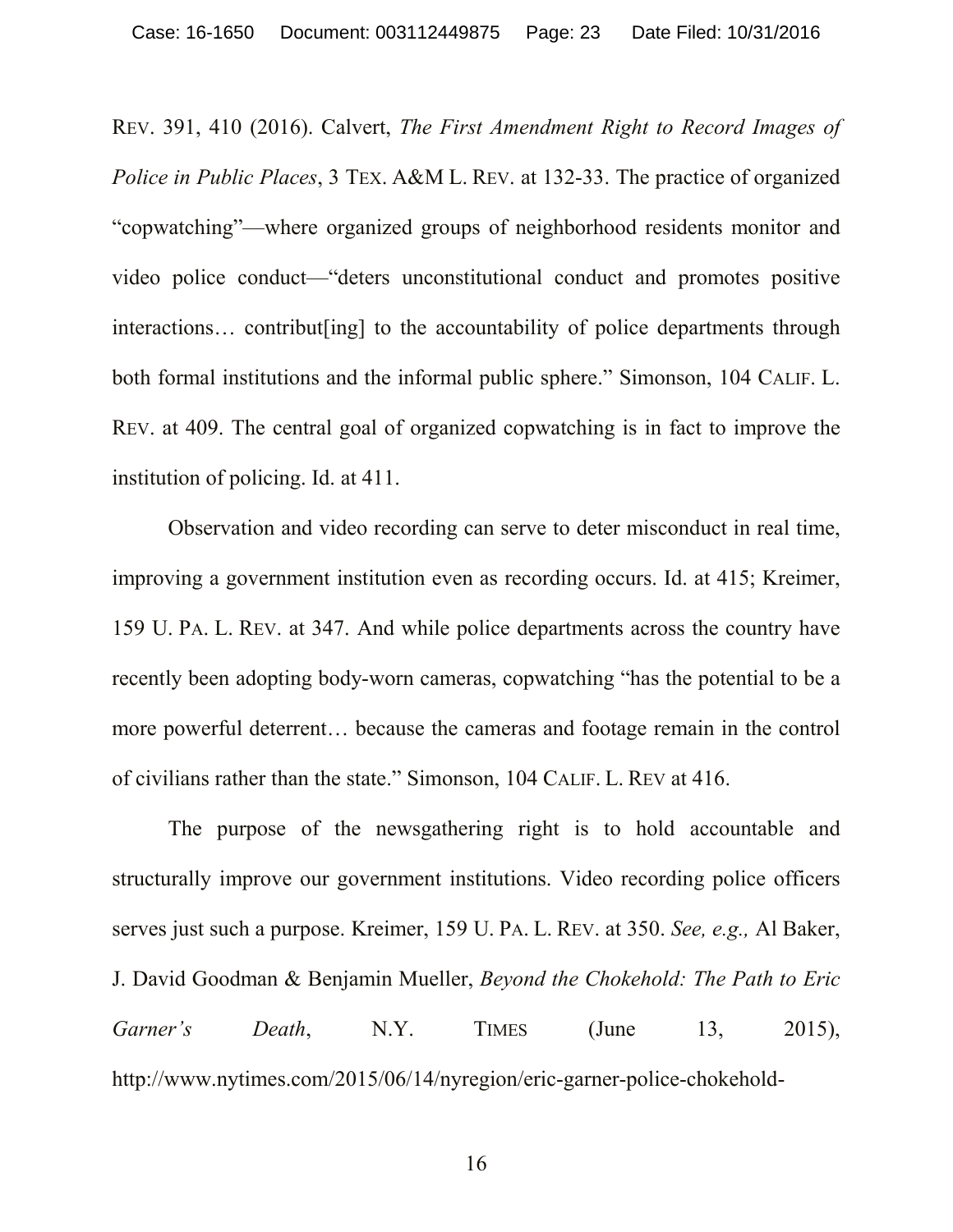staten-island.html ("Without video of his final struggle, [Eric] Garner's death may have attracted little notice or uproar... Absent the video, many in the Police Department would have gone on believing his death to have been solely caused by his health problems"). Preventing individuals from recording police officers in public fora, which "time out of mind" have been open to the public for expressive activity, would run against established First Amendment principles and law. *See Houston v. Hill*, 482 U.S. 451, 462-463 (1987) ("The freedom of individuals verbally to oppose or challenge police action without thereby risking arrest is one of the principal characteristics by which we distinguish a free nation from a police state.").

### **C. First Amendment Theory and the Right to Record**

First Amendment protection for a right to record police officers performing their duties in public stems not only from the doctrine, but also from the theories that provide the basis for speech protection. The dominant positive theories for why we have First Amendment protection all support protecting a right to record public officials performing official duties in a public forum. Additionally, a negative theory of the First Amendment, which emphasizes restricting government behavior when it targets expression, counsels protecting a right to record.

## **1. First Amendment Theory Supports Protecting a Right to Record.**

Theorists have focused on three reasons why the First Amendment protects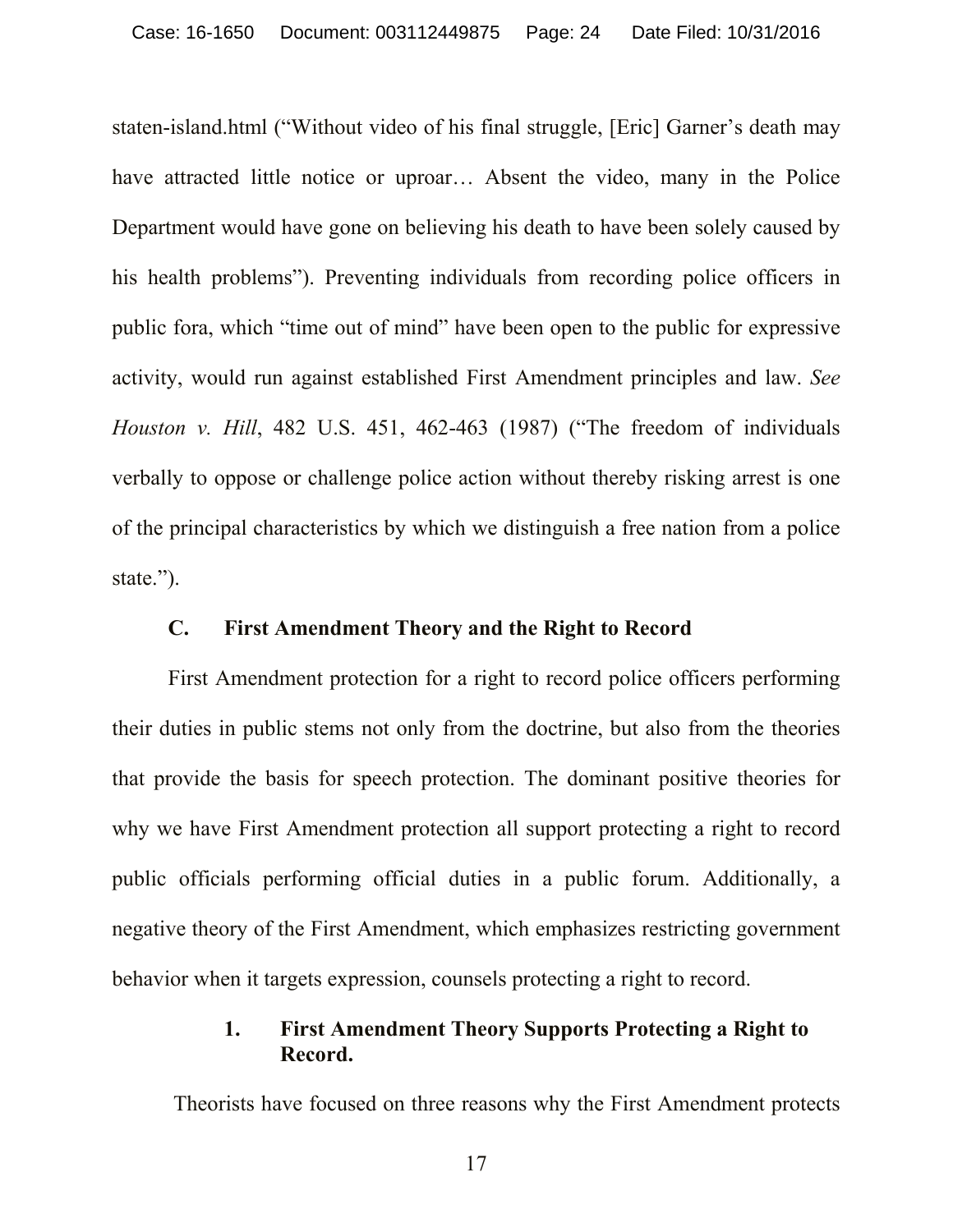freedom of expression: to foster the marketplace of ideas; to encourage democratic self-governance; and to protect individual autonomy. *See, e.g.,* Robert C. Post, *Participatory Democracy and Free Speech*, 97 VA. L. REV. 477, 478 (2011). Protection of free speech fosters a vibrant marketplace of ideas, in which individuals can search for truth. *See Abrams v. United States*, 250 U.S. 616, 630 (1919) (Holmes, *J.*, dissenting). Protection of free speech also enables a functioning system of democratic self-governance; without freedom of expression, citizens would not be able to effectively choose candidates or correct failings in their democracy. *See* Alexander Meiklejohn, Free Speech and Its Relation to Self-Government (1948). Finally, protection of free speech protects freedom of thought and individual autonomy in the face of majoritarian impulses. *See* Martin H. Redish, *The Value of Free Speech*, 130 U. PA. L. REV. 591, 593 (1982).

Under any and all of these theories, the First Amendment protects a right to record that covers at least the official behavior of public officials in a public forum. Scholars have drawn on a variety of these theories when arguing for First Amendment protection for audiovisual recording. Bambauer, 66 STAN. L. REV. at 91-105; Bhagwat, 56 WM. & MARY L. REV. at 1079; Blitz, 14 COLUM. SCI. & TECH. L. REV. at 182; Calvert, 3 TEX. A&M L. REV. at 164-67; Chen & Marceau, 116 COLUM. L. REV at 1001-1010; Kaminski, 97 B.U. L. REV. at \*12; Kreimer, 159 U. PA. L. REV. at 379; Simonson, 104 GEO. L.J. at 1571.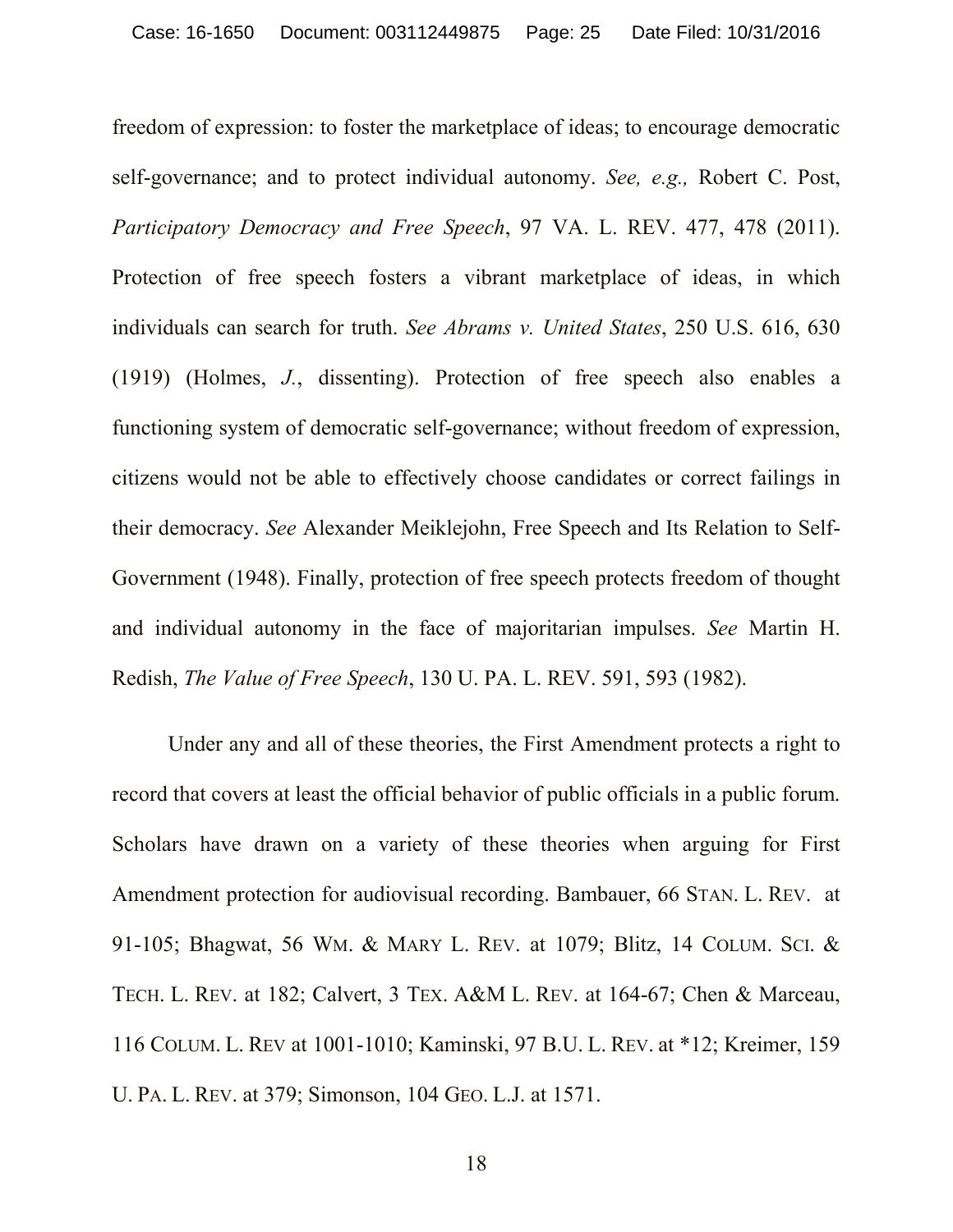Recording the official behavior of public officials in public increases the amount of information available in the marketplace of ideas. Like leafleting, image capture is "an unusually cheap and convenient form of communication." *City of Ladue v. Gilleo*, 512 U.S. 43, 57 (1994); *see also Martin v. City of Struthers*, 319 U.S. 141, 146 (1943)*.* Image capture facilitates review of police conduct by laypeople and legal professionals alike. *See* Chen & Marceau, 116 COLUM. L. REV at 1007.

Audiovisual recordings of public officials also foster a better system of selfgovernance by facilitating the collection of information about official government activity, and by allowing citizens to hold police officers accountable for potential misconduct. Under the theory of self-governance, the purpose of the First Amendment is "[t]o give to every voting member of the body politic the fullest possible participation in the understanding of those problems with which the citizens of a self-governing society must deal." Meiklejohn, Free Speech and Its Relation to Self-Government at 88. The collection of information about police conduct in public currently fuels important policy discussions about law enforcement, including discussions of information we otherwise would not know. *Cf.* Chen & Marceau, 116 COLUM. L. REV. at 1031; *Houston v. Hill*, 482 U.S. at 463 n.12 (1987) ("[T]he strongest case for allowing challenge [to the police] is simply the imponderable risk of abuse… that lies in the state in which no challenge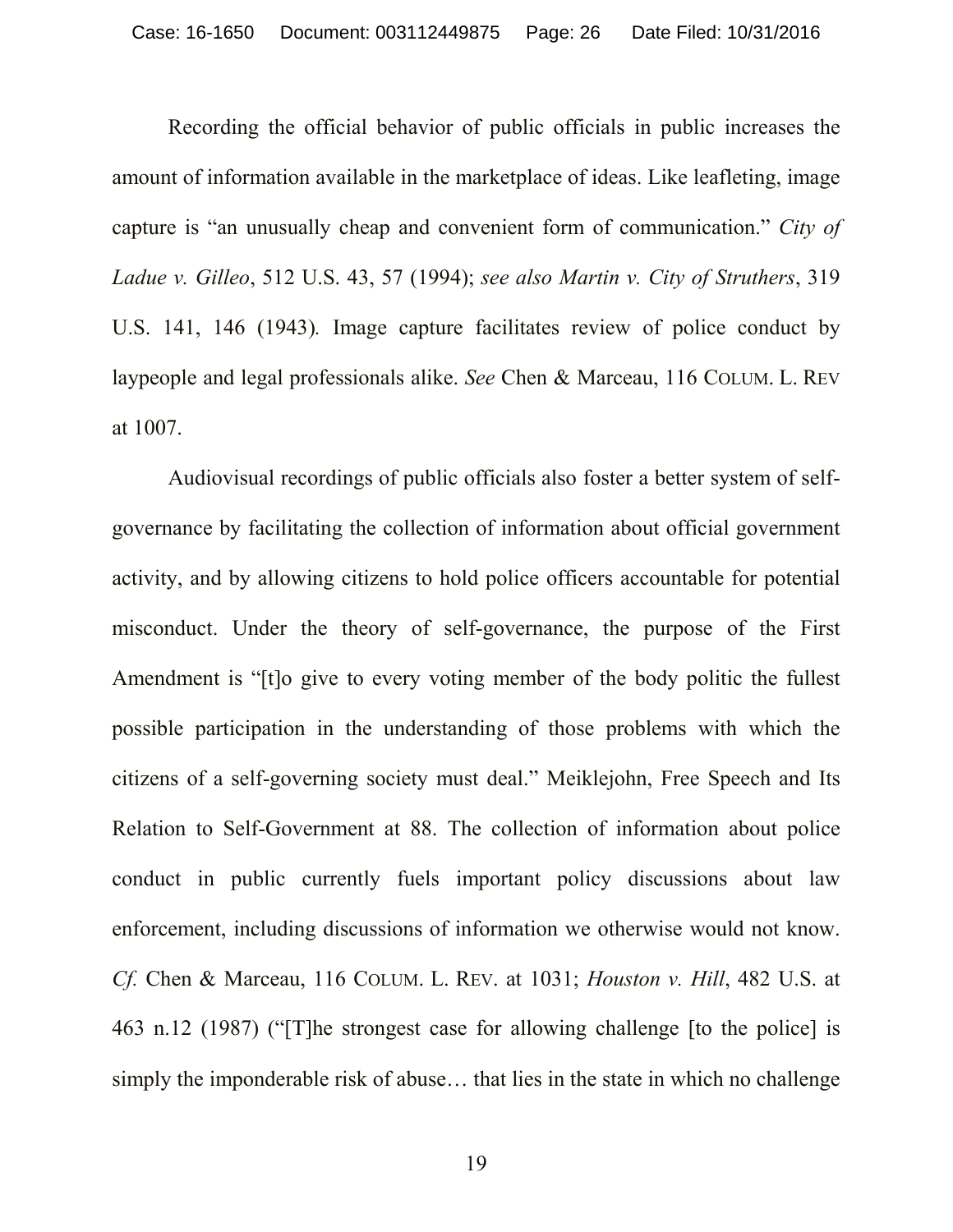is allowed.") (internal citation omitted). Recording the police also allows civilians to hold police officers accountable in the moment; the possibility that conduct may be being recorded can deter misconduct and promote respectful policing. *See*  Kreimer, 159 U. PA. L. REV. at 347.

Finally, protecting the right to record protects the autonomy of individuals who express themselves by choosing to openly film police officers in the course of duty, and the autonomy of willing viewers and listeners. The government has a duty to allow individuals to be rational, autonomous, and reflective democratic agents. *See* C. Edwin Baker, *Autonomy and Free Speech*, 27 CONST. COMMENT. 251 (2011); Thomas Scanlon, *A Theory of Freedom of Expression*, 1 PHIL. & PUB. AFF. 204 (1972). The ability of civilians to record public officials at work serves these values. *See* Baker, 28 CONST. COMMENT. at 251 ("autonomy . . . encompass[es] self-expressive rights that include, for example, a right to seek to persuade or unite or associate with others—or to offend, expose, condemn, or disassociate with them."). For many residents of neighborhoods with a high police presence, often neighborhoods with large numbers of people of color, holding up a smartphone towards a police officer is a means to express individual dissent towards local policing practices. *See* Simonson, 104 GEO. L.J. at 1572.

Protecting the recording of police officers also protects the autonomy of any would-be viewers or listeners. Bambauer, 66 STAN. L. REV. at 74; David A.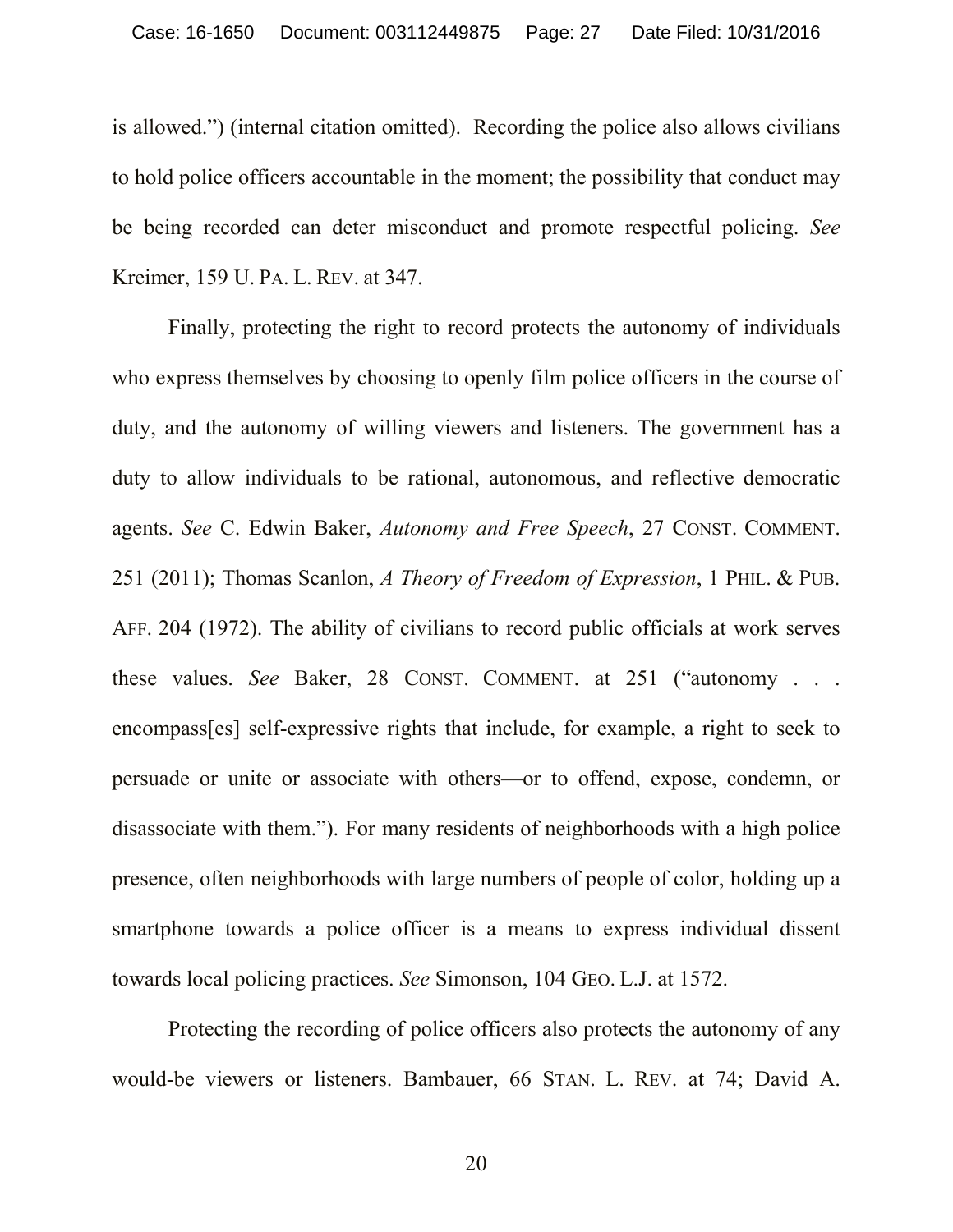Strauss, *Persuasion, Autonomy, and Freedom of Expression*, 91 COLUM. L. REV. 334, 371 (1991) ("[F]reedom of expression is designed to protect the autonomy of potential listeners."). To interfere with the recording and thus the receipt of audiovisual recordings of police officers is to interfere with the ability of citizens to exercise their autonomy by drawing well-informed conclusions about their local governments. The dominant positive theories of the First Amendment thus all suggest that recording police officers acting in the line of duty in a public forum should be protected.

## **2. When the Government's Motive is to Prevent Speech, as with Suppressing Audiovisual Recording of the Police, First Amendment Protections Apply.**

The right to record is also protected under the so-called "negative" theory of the First Amendment, which focuses on restricting illegitimate government action. *See, e.g.*, Paul Horwitz, *The First Amendment's Epistemological Problem*, 87 WASH. L. REV. 445, 451 (2012) (describing a negative justification for the First Amendment as rooted "primarily on the grounds of distrust of government"). Recent cases suggest that if the government deliberately targets expression, the First Amendment intervenes to protect it. *See Heffernan v. City of Paterson*, 136 S. Ct. 1412, 1418 (2016) (finding that the government's improper speech-suppressing motive sufficed to establish a First Amendment violation). The First Amendment protects the right to record when the government targets recording as a way of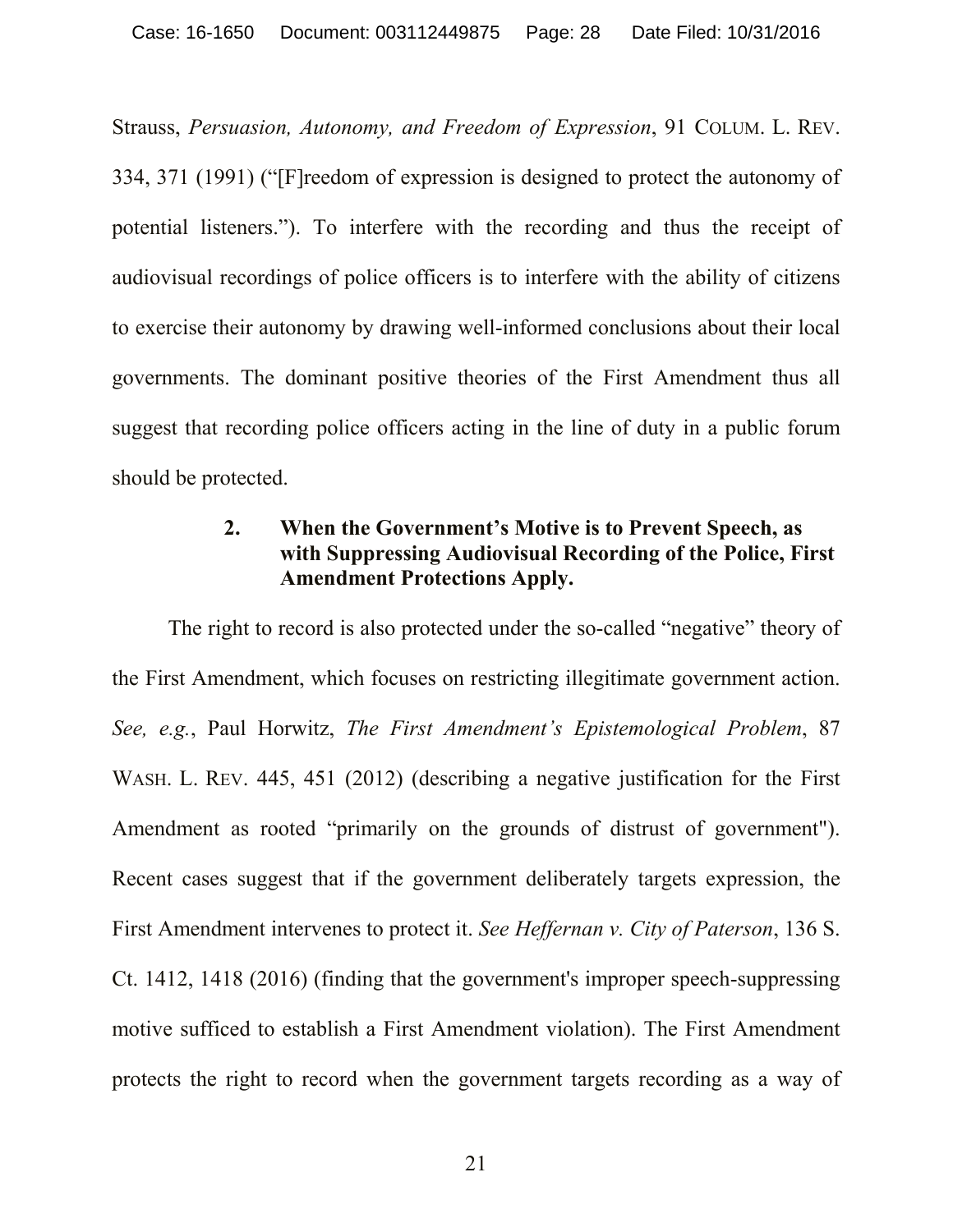targeting the communication of knowledge. Bambauer, 66 STAN. L. REV. at 61; Campbell, 68 STAN. L. REV. at 8; Blitz, 14 COLUM. SCI. & TECH. L. REV. at 159; Chen & Marceau, 116 COLUM. L. REV. at 22.

Scholars disagree as to whether government regulation of recording, such as privacy laws, will always constitute targeting speech and thus be subject to First Amendment scrutiny. *Compare* Bambauer, 66 STAN. L. REV. at 63 ("Privacy regulations are rarely incidental burdens to knowledge") *and* Kreimer, 159 U. PA. L. REV. at 390-391 (similar); *with* Bhagwat, 56 WM. & MARY L. REV. at 1064 ("properly tailored eavesdropping statutes…and wiretapping statutes protect important privacy interests"); Blitz, 14 COLUM. SCI. & TECH. L. REV. at 174 (advocating "leaving room for privacy rights"); Campbell, 68 STAN. L. REV. at 52 ("plenty of restrictions on other types of mechanical devices would *not* trigger any First Amendment scrutiny"); Kaminski, 97 B.U. L. REV. at \*4 (arguing that because of privacy, the scope of the right to record will differ in different locations); McDonald, 65 O.S.L.J. at 271 n. 61 ("the right to receive information would certainly not protect eavesdropping activities"). This disagreement over privacy laws—which, importantly, does not extend to disagreement over audiovisual recordings of public officials in public fora—is an example of the ongoing discussion of limiting principles for the right to record.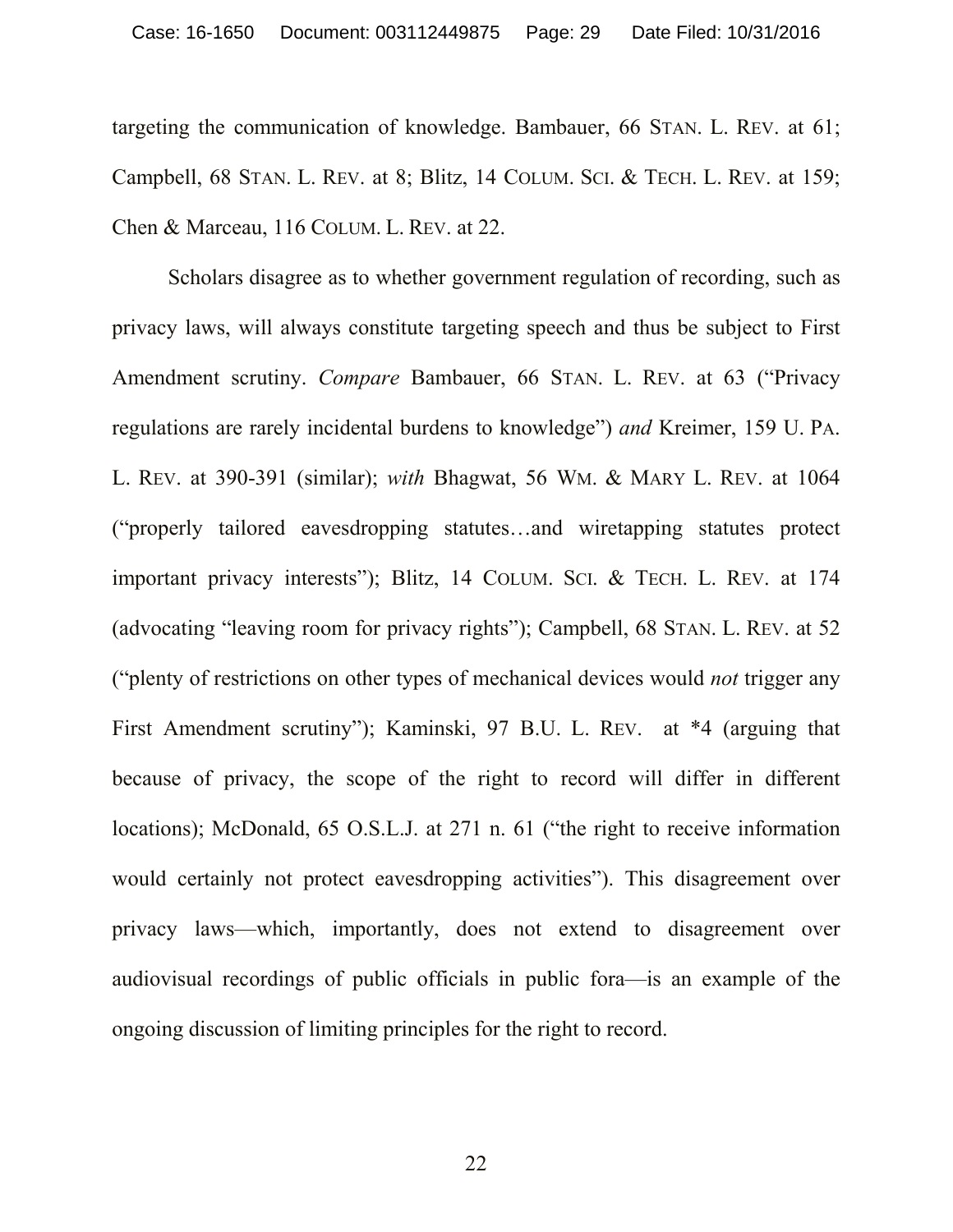### **D. The Right to Record and Limiting Principles**

The right to record, like other corollary First Amendment rights, can spur complicated line-drawing issues. *Zemel v. Rusk*, 381 U.S. 1, 16-17 (1965) (rejecting an overly broad right to gather information because "there are few restrictions on action which could not be clothed by ingenious argument in the garb of decreased data flow"); Bambauer, 66 STAN. L. REV. at 60. Courts of appeals around the country have therefore been careful to cabin the recognized right. Margot E. Kaminski, *Drone Federalism: Civilian Drones and the Things They Carry*, 4 CALIF. L. REV. CIRCUIT 57, 62 (2013); Kaminski, 97 B.U. L. REV. at \*22. Scholars, too, have been in search of limiting principles, outlined below. Bambauer, 66 STAN. L. REV. at 110. Importantly: the limits proposed by the district court are wildly inconsistent with both First Amendment law and fundamental First Amendment principles. *Amici* urge this Court to correct the error below.

### **1. Limiting Principles this Court Should Reject**

The district court attempted to cabin the right to record by applying the *Spence* test, and by requiring oral criticism of the government during the act of recording. Both of these attempts are incorrect as a matter of First Amendment law. The *Spence* test is not used to assess corollary or penumbral rights, or when protecting acts integral to a medium of expression. Requiring oral criticism of the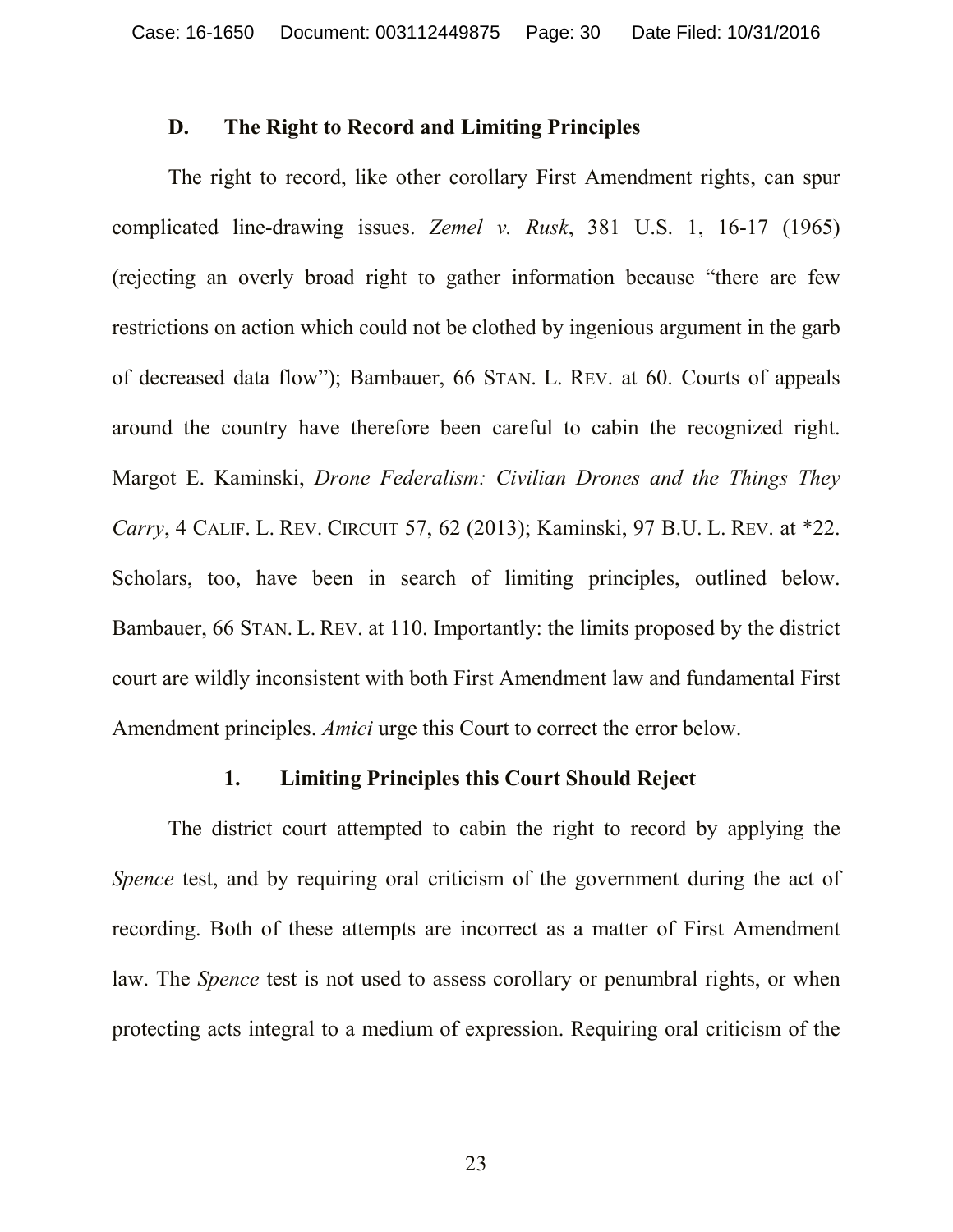government in fact constitutes viewpoint discrimination, which itself violates the First Amendment.

The *Spence* test is not the correct approach to limiting a right to record. Courts do not generally require a particularized message when protecting newsgathering rights, other corollary rights, or acts integral to a medium of communication. The Supreme Court has explained that "a narrow, succinctly articulable message is not a condition of constitutional protection" for parades, nor for the "unquestionably shielded painting of Jackson Pollock, music of Arnold Schoenberg, or Jabberwocky verse of Lewis Carroll." *Hurley v. Irish-American Gay, Lesbian, & Bisexual Grp. of Bos., Inc.*, 515 U.S. 557, 569 (1995). "For courses of action that are recognized by social practice as comprising media of expression, the question is not whether a message is conveyed, but whether the conduct in question is a part of that recognized medium." Kreimer, 159 U. PA. L. REV. at 372.

Even though *amici* counsel the Court that the *Spence* test was misapplied, there is a strong argument that filming police is itself communication of a particularized message *to the police* in the moment of filming, and thus is expressive conduct. In an era in which civilian recording of the police has become ubiquitous, audiovisual recording of the police communicates dissent and the message "I am holding you accountable" to police officers. *See* Simonson, 104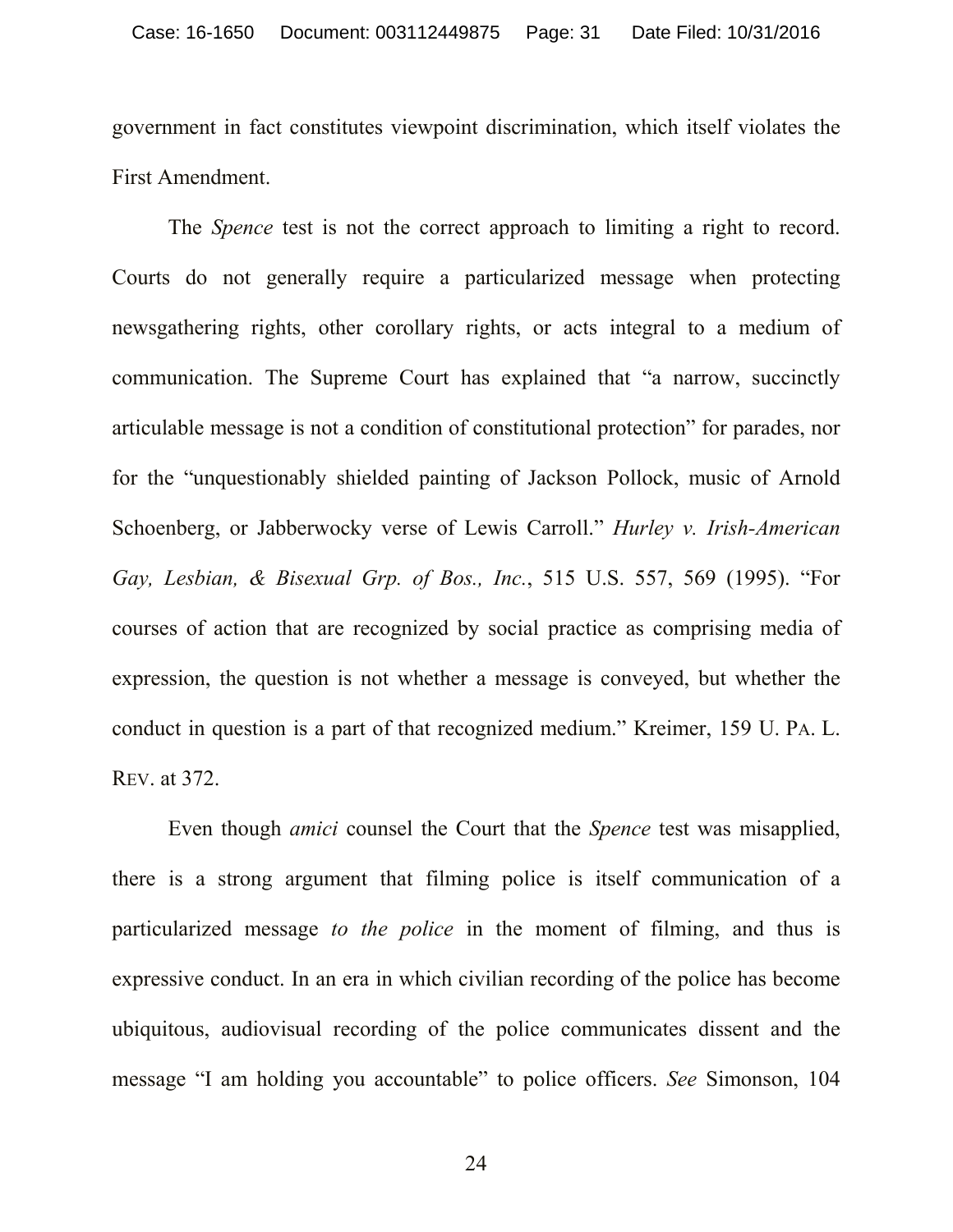GEO. L. REV. at 1564.

Requiring recording to be accompanied by oral criticism of the government is likewise not an acceptable limit to the right to record. Protecting citizens who criticize the police but not citizens who support the police is a classic example of unconstitutional viewpoint discrimination. Calvert, 64 UCLA L. REV. DISCOURSE at 247. As a general matter, the Supreme Court does not assess First Amendment protection for video based on the creative intent of the videographer, or how high or low value a work of art or expression the video might be. Blitz, 14 COLUM. SCI. & TECH. L. REV. at 149.

### **2. Limiting Principles Proposed by Scholars**

Scholars agree that the First Amendment protects some form of a right to record, particularly the right to record public officials performing public duties in public places. Scholars differ, however, on appropriate limits to the right. *Amici* here briefly outline proposed limitations, generally without weighing in on their relative strengths and weaknesses, to inform the Court of the breadth of proposals in this area. It is not necessary for the Court to reach most of these limiting principles in this case. Again, it appears that all scholars to date find that the audiovisual recording of public officials performing their official duties in a public location falls squarely within the protections of the First Amendment.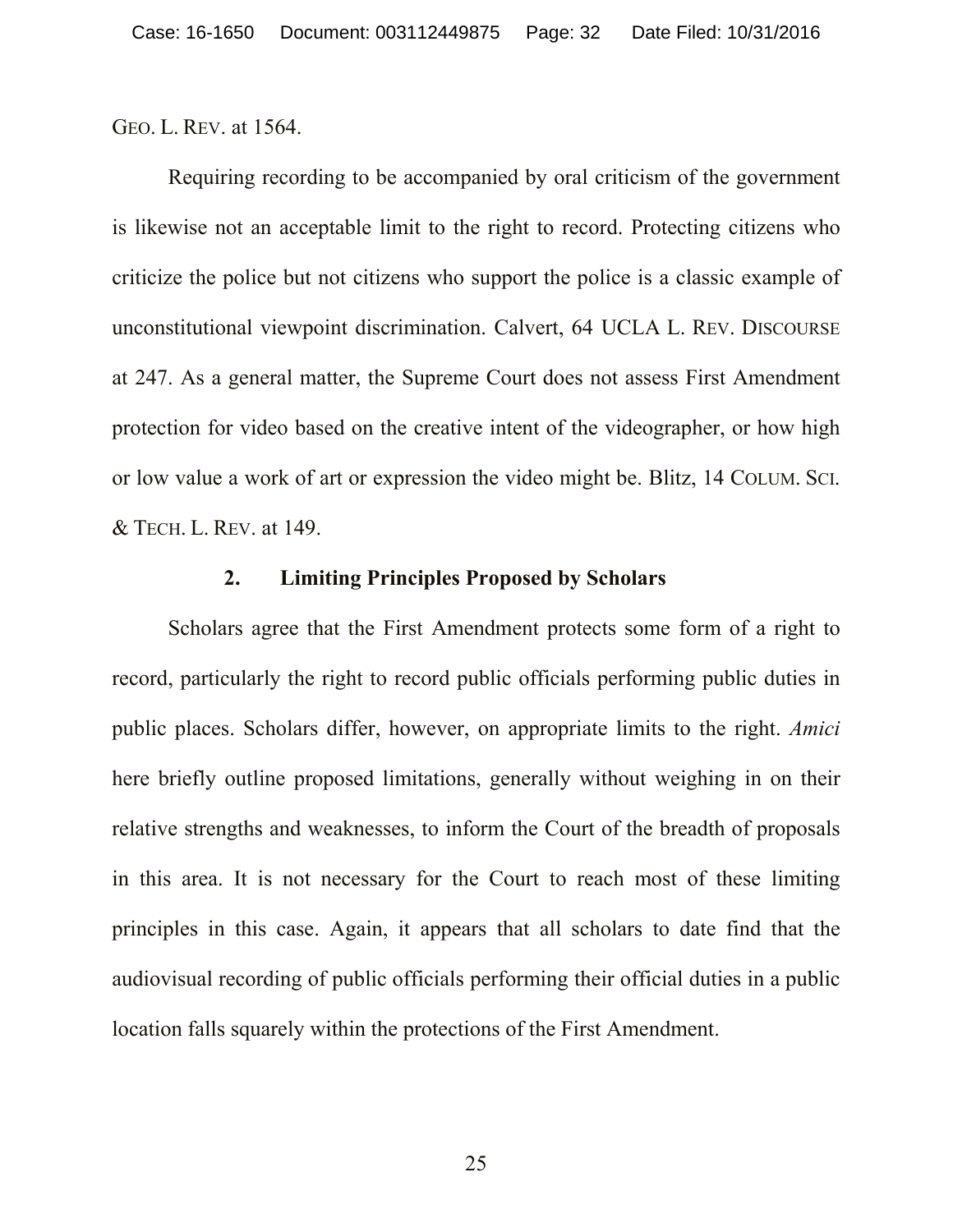The right to record is exercised in physical spaces shared by many individuals. It thus brings up inevitable questions of how to balance one person's rights with another person's harms. Scholars broadly agree that protecting a right to record does not prevent the government from regulating recording in order to prevent non-speech-related harms. For example, recognizing a right to record does not prevent bans on flash photography to protect sensitive objects, or regulations to prevent the physical obstruction of the police. Bambauer, 66 STAN. L. REV. at 83; Chen & Marceau, 116 COLUM. L. REV. at 23; Simonson, 104 GEO. L.J. at 1577- 1578. Courts have similarly recognized that the right to record may be regulated to prevent non-speech harms, such as physical contact with the police. *Gericke v. Begin*, 753 F.3d 1, 8 (1st Cir. 2014).

The right to record clearly threatens privacy laws, since many privacy laws around the country govern privacy by regulating recording. Kaminski, 97 B.U. L. REV. at \*7. As discussed above, scholars differ as to whether privacy harms are speech-related harms or non-speech-related harms, which implicates whether all or only some privacy laws will be subjected to First Amendment scrutiny. Two scholars propose that even though all recording laws should be subjected to First Amendment scrutiny, important privacy interests may still trump speech concerns. Bambauer, 66 STAN. L. REV. at 112; Kreimer, 159 U. PA. L. REV. at 395. These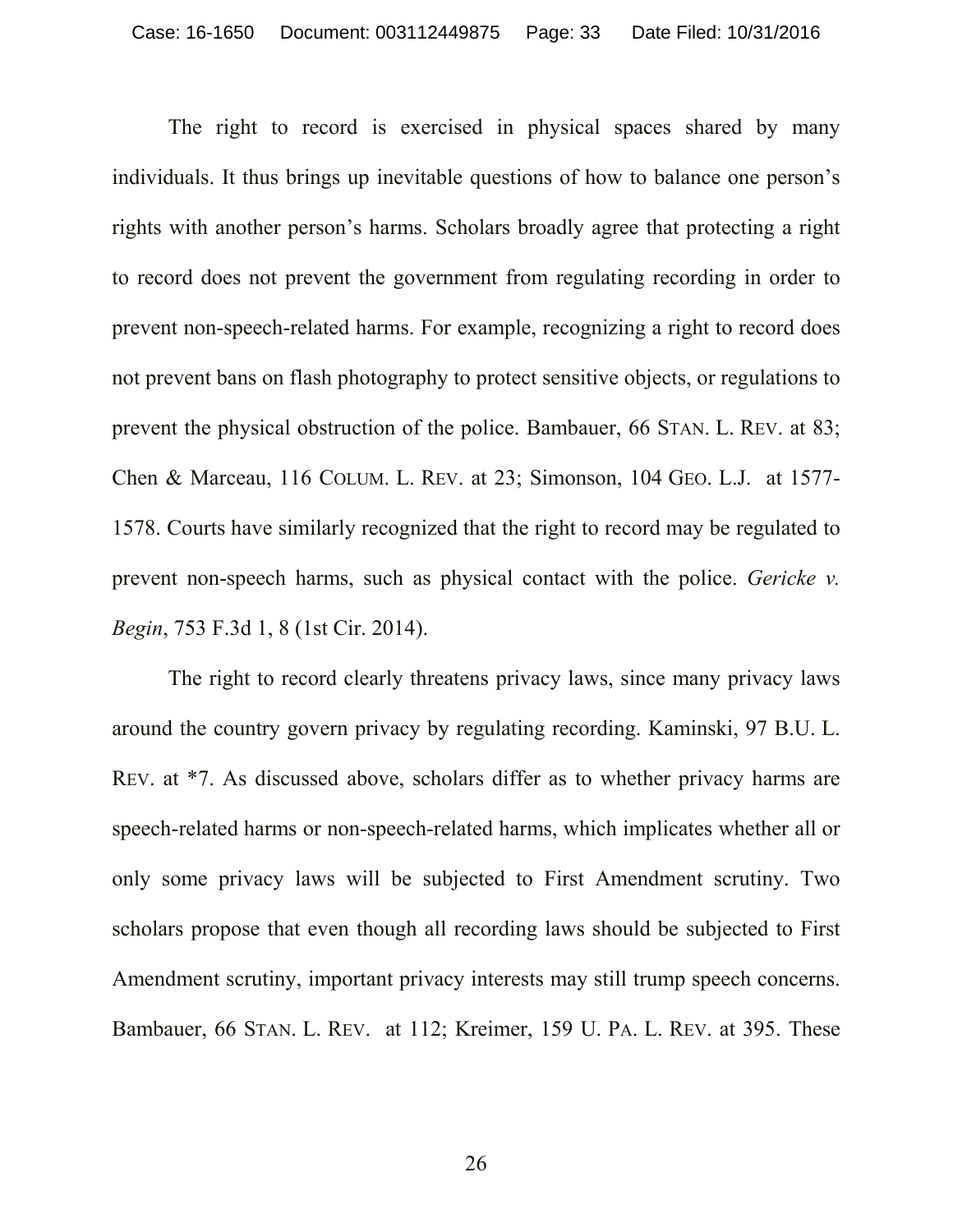thorny concerns over how to balance a right to record with adequate privacy protections are not at issue in this case.

One way to contain the right to record would be to restrict it to public locations. Recording in a public forum, where you already have permission to be, is clearly covered by the First Amendment. Blitz, 14 COLUM. SCI. & TECH. L. REV. at 185; Kaminski, 97 B.U. L. REV. at \*25. Scholars split, however, on whether or how the recording right extends to private property. Bambauer, 66 STAN. L. REV. at 79 (arguing that the right extends to private property); Chen & Marceau, 116 COLUM. L. REV. at 30 (same); *but see* Kaminski, 97 B.U. L. REV. AT \*25 ("the scope of the right to record will differ depending on the recorder's physical location"). This question of whether the right to record should exist on private property is not implicated in this case.

Another way to limit the right to record would be to limit it to matters of public concern. Two scholars have proposed just that. Bhagwat, 56 WM. & MARY L. REV. at 1065-1066; Joel R. Reidenberg, *Privacy in Public*, 69 U. MIAMI L. REV. 141 (2014). Others, however, express concerns that limiting the right to matters of public concern runs against the traditional treatment of speech in public fora, where speech on all topics has been fully protected. Kaminski, 97 B.U. L. REV. at \*25; *see also Alvarez*, 679 F.3d at 598, n. 7 ("This is not, strictly speaking, a claim about the qualified First Amendment right of access… Access is assumed here…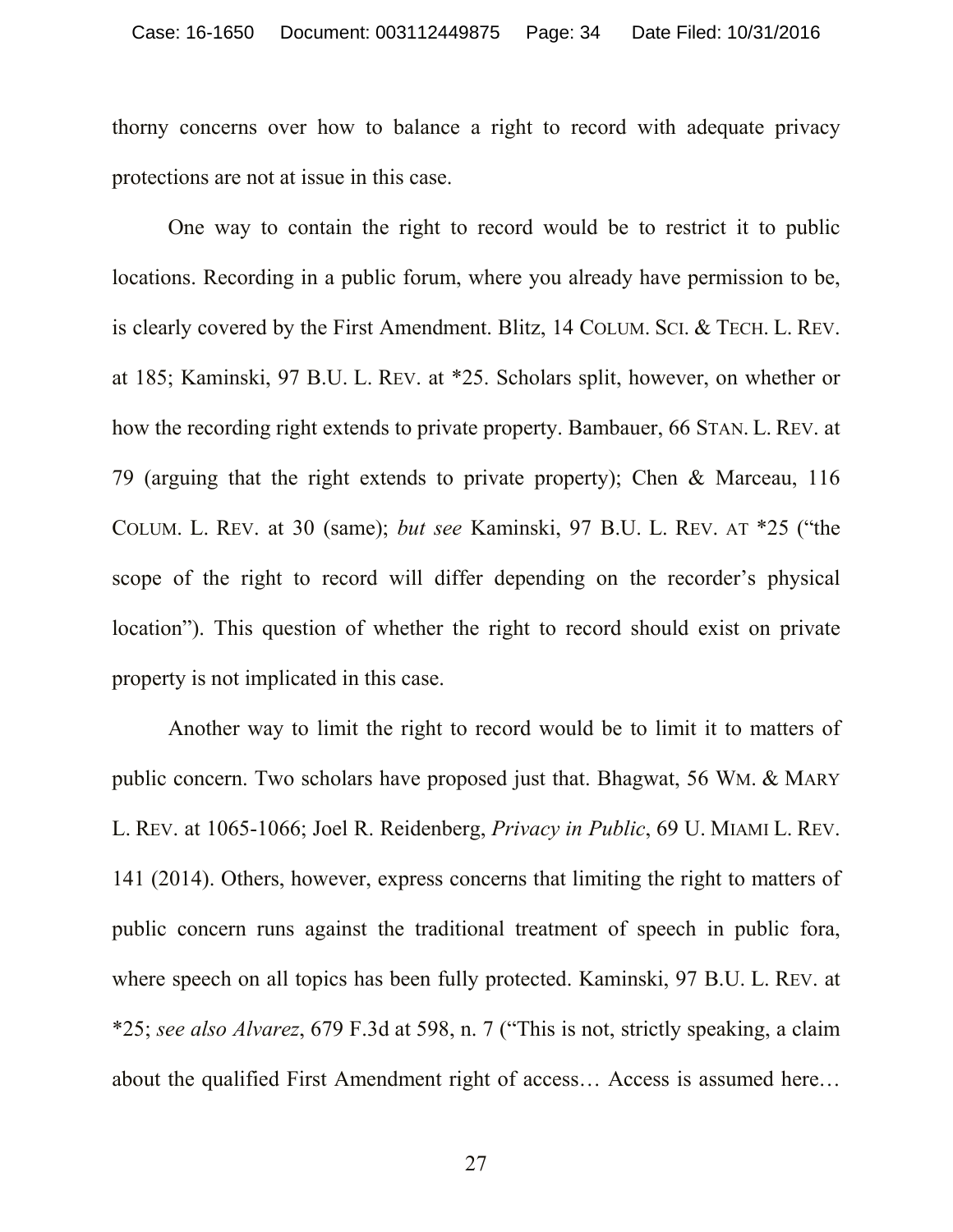in traditional public fora"). Others express administrability concerns over restricting recording to "matters of public concern." Blitz, 14 COLUM. SCI. & TECH. L. REV. at 169; Bambauer, 66 STAN. L. REV. at 100, 105.

One could limit the right to record to institutional newsgatherers, but the weight of opinion is against this approach. One scholar suggests not restricting the right to the institutional press, per se, but to institutional newsgatherers. McDonald, 65 O.S.L.J. at 350-351. Many others, however, point to the Supreme Court's continued skepticism of press exceptionalism, and to the difficulty in line-drawing between professional journalists and citizen journalists. Blitz, 14 COLUM. SCI. & TECH. L. REV. at 178; Calvert, 3 TEX. A&M L. REV. at 162-70; Blitz, 14 COLUM. SCI. & TECH. L. REV. at 178; Calvert, 64 UCLA L. REV. DISCOURSE at 251; Kreimer, 159 U. PA. L. REV. at 347, 350.

There is one potential limitation that is implicated in this case: requiring an intent to distribute. The district court noted that neither plaintiff evinced an intent to immediately distribute the resulting recordings. At least one scholar suggests requiring an intent to distribute to protect information gathering rights. McDonald, 65 O.S.L.J. at 348. As discussed, however, *amici* do not believe that requiring an intent to distribute is an appropriate limitation to the right to record. A right to record protects freedom of thought, and freedom of thought requires no audience. Bambauer, 66 STAN. L. REV. at 82-83; Kreimer, 159 U. PA. L. REV. at 377-380.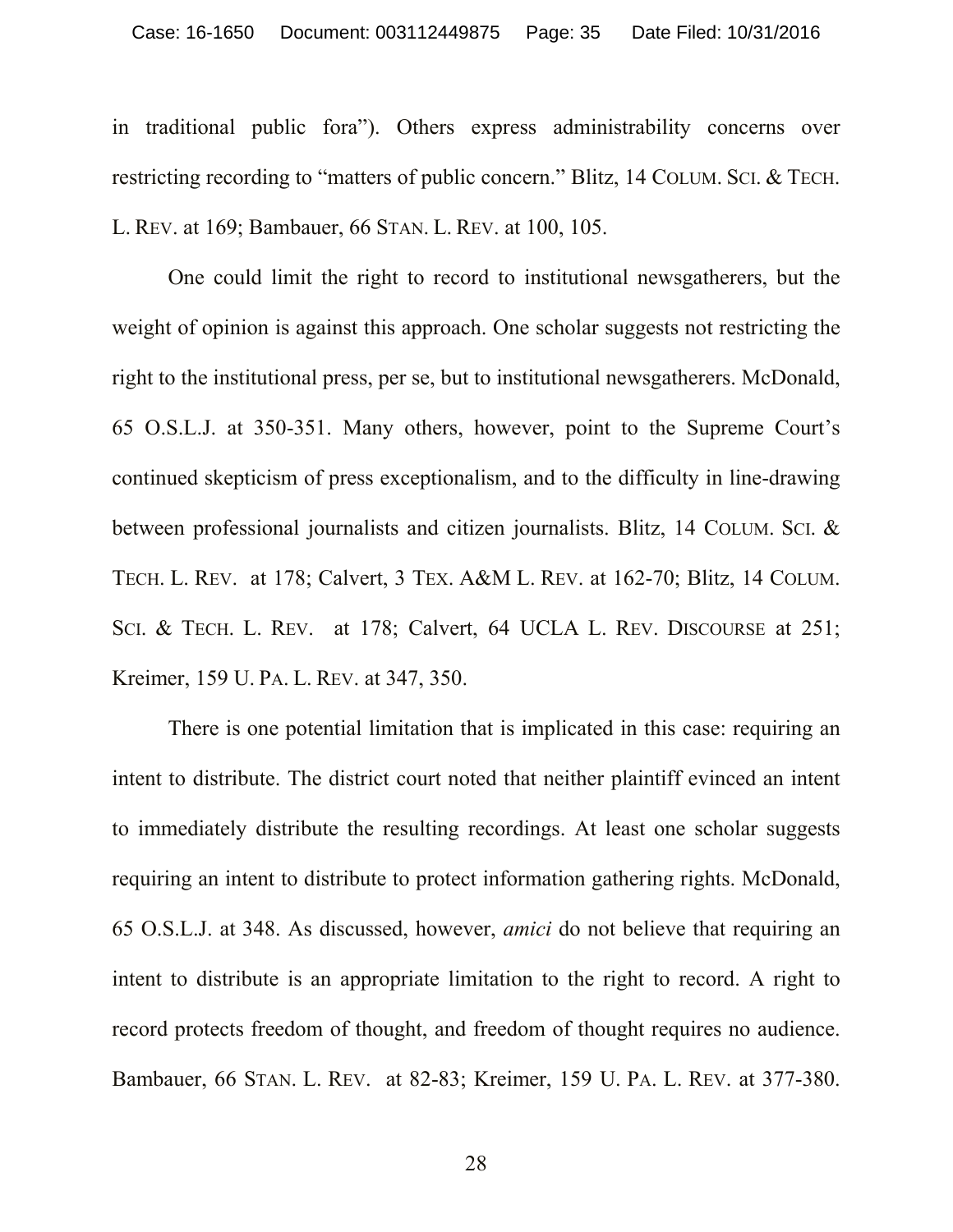*See also* C. Edwin Baker, *Scope of the First Amendment Freedom of Speech*, 25 UCLA L. REV. 964, 993 (1978) (addressing First Amendment protection for diaries); Seana Valentine Shiffrin, *A Thinker-Based Approach to Freedom of Speech*, 27 CONST. COMMENT. 283, 285 (2011) (the First Amendment should protect "diaries and other forms of discourse meant primarily for selfconsumption"). Requiring an intent to distribute also fails to recognize the communicative value of audiovisual recording of police activity in the moment in which recording happens. Simonson, 104 GEO. L.J. at 1575. Requiring an intent to distribute means that many recordings on clear matters of public concern would not be protected. For example, store security videos, which have become important sources of news, are rarely intended for public distribution. *See, e.g.*, AJ Vicens & Jaeah Lee, MOTHER JONES, *Here are 13 Killings by Police Captured on Video in the Past Year*, http://www.motherjones.com/politics/2015/05/police-shootingscaught-on-tape-video (May 20, 2015) (noting that the killing of 22-year-old John Crawford III was captured by a Walmart surveillance camera, and the killing of 12-year-old Tamir Rice was captured by a surveillance camera). In short, requiring an explicit intent to distribute would limit the stock of information on which the marketplace of ideas relies and our democracy depends, implicating the rights of listeners and viewers. The First Amendment does not just protect authors; it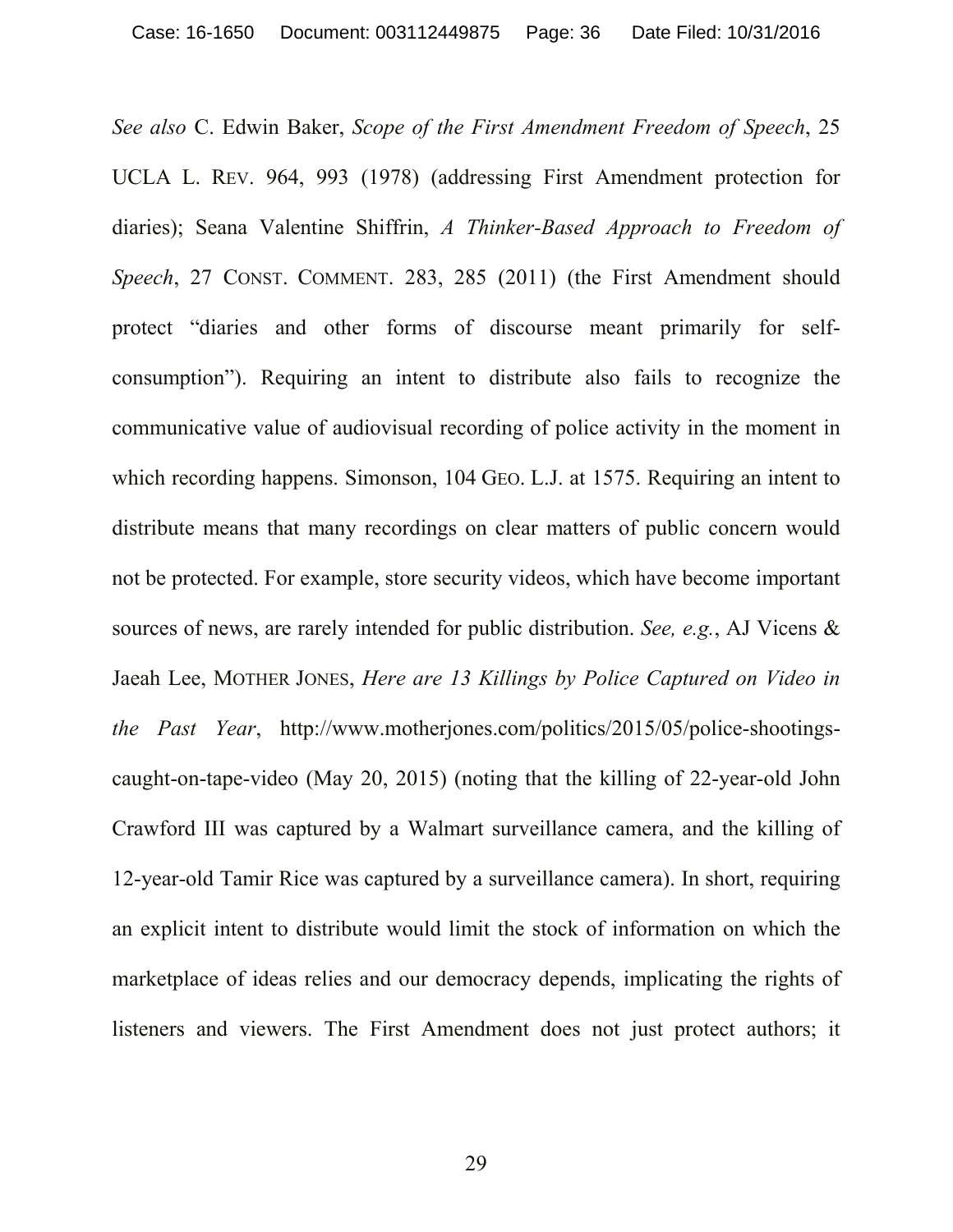protects the marketplace of ideas, the process of democratic self-governance, and listeners and viewers, too.

#### **CONCLUSION**

*Amici* urge this Court to recognize that the First Amendment protects the audiovisual recording of public officials performing public duties in public fora. Recognition of such a right reflects our current media culture, protects individual autonomy, increases the stock of important information in the world, and protects the values on which our democracy depends. Recent efforts at police accountability are central to the functioning of our democracy and to the autonomy of its citizens. Recording police officers in public is exactly the type of behavior that the First Amendment should, and does, protect.

Respectfully submitted,

Robert J. La

l,

MARGOT E. KAMINSKI Assistant Professor of Law Moritz College of Law The Ohio State University 55 W. 12th Avenue Columbus, Ohio 43210 T: (614) 292-2092 kaminski.217@osu.edu

ROBERT J. LAROCCA Kohn, Swift & Graf P.C. One South Broad St. Suite 2100 Philadelphia, PA 19107 (215) 238-1700 rlarocca@kohnswift.com

Counsel for First Amendment Law Professors